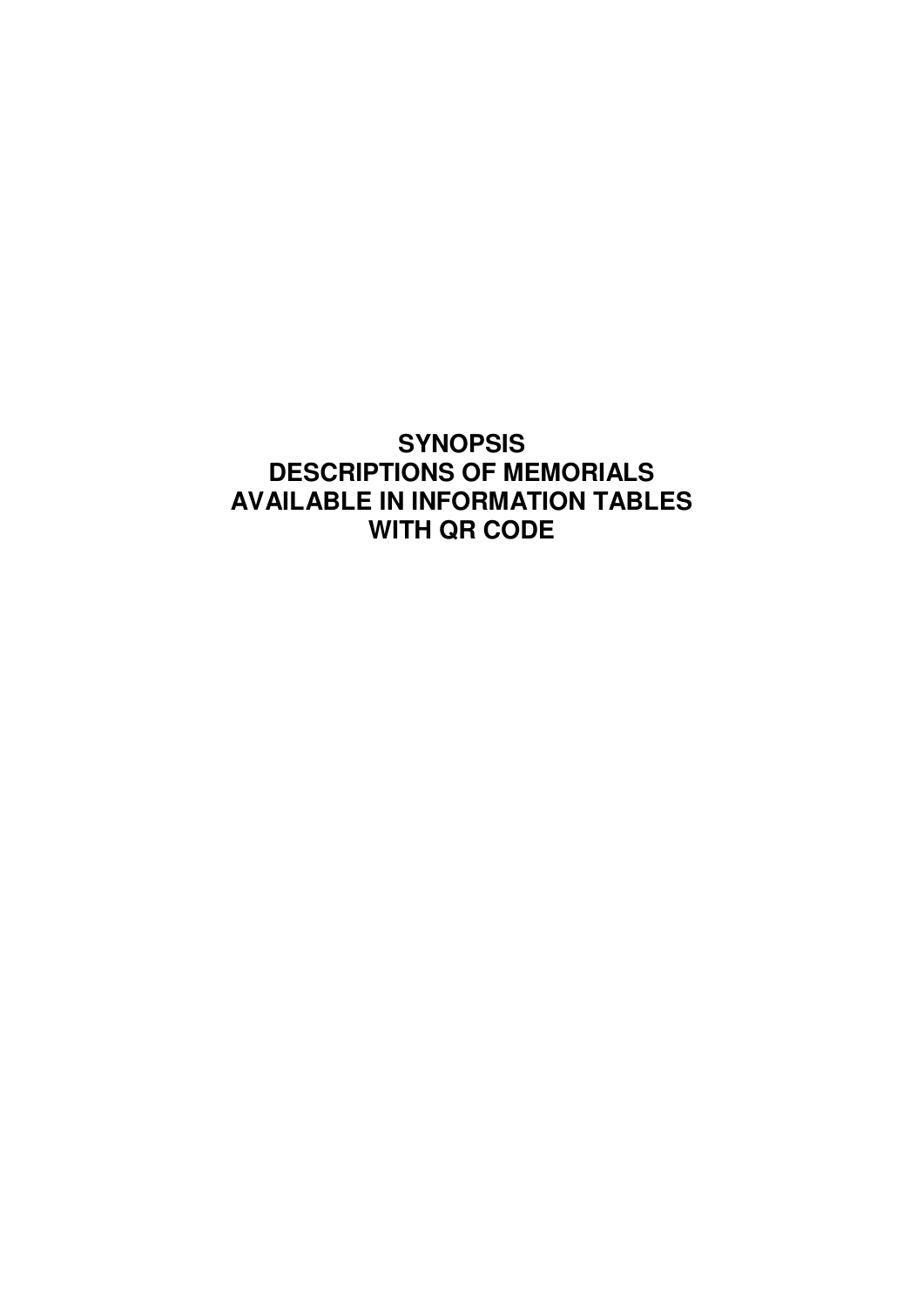# **CONTENT**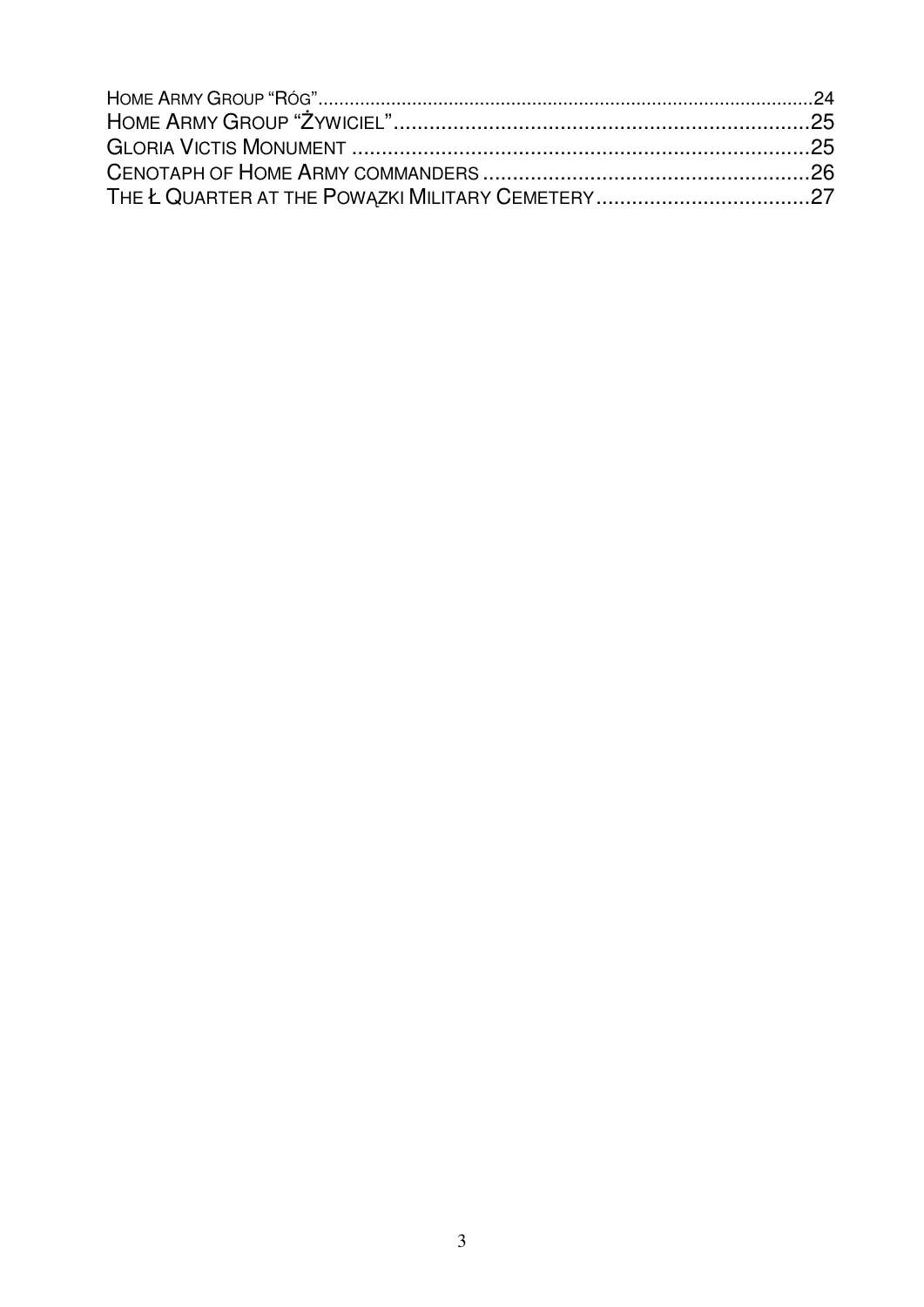# **Part1 Ochota District**

#### **Antonin**

Antonin is a building owned by the Orionine Fathers, located in the back of the Church of Immaculate Conception of the Blessed Virgin Mary. During Nazi occupation of Warsaw it was manned by SS units.

This building was seized, as planned by the third Group of the first Region of the fourth Home Army Area. Inside the captured building, insurgents found machine guns and they discovered uniforms, ammunition and food in vehicles parked by the building. Later these weapons, including heavy weaponry, such as the Panzerfausts became very useful.

Having captured the building, insurgents backed away the following day and left Ochota for the Kabacki Forest.

Three days later Germans attacked the building with tanks but found only residents inside, hiding in the cellars. They were captured and kept as hostages in the Student Hostel on Narutowicza Square together with residents of the neighbouring houses on Grójecka (several hundred people in total).

After the Germans retreated, the building was again manned by a small Home Army unit which controlled the area of "Antonin" until the fall of "Kaliska Redoubt".

#### **Building on Filtrowa 68**

In this building on sixty eight Filtrowa Street in Warsaw, on July thirtieth, nineteen hundred forty four, at about seven pm, Certified Colonel Antoni Chruściel codename Monter (Mechanic), commander of the Warsaw Area of the Home Army signed the order for the start of the Warsaw Rising. This order was immediately transmitted to subordinate units of the Home Army.

Decision for the capital to fight was made already on July twenty first, nineteen hundred forty four at a meeting of the following generals: Tadeusz Komorowski codename Bór (Ravine), Leopold Okulicki codename Niedźwiadek (Small Bear) and Tadeusz Pełczyński codename Grzegorz.

The immediate decision to start the Warsaw Rising was taken at about 6 pm during a briefing of Home Army commanders on sixty seven Pańska Street. Chief Commander of the Home Army, General Tadeusz Komorowski codename Bór issued the order to start the Rising at 5 pm on the following day, that is on the first of August, nineteen hundred forty four. His decision was approved by the Government Delegate Jan Stanisław Jankowski.

This decision was taken after the news came from commander of the Warsaw Area of the Home Army Colonel Antoni Chruściel codename Monter that the settlements of Radość, Okuniew and the nearby areas fell into Soviet hands and Soviet tanks overcame defence of the bridgehead and disorganised its crew. According to these reports the Soviets were approaching the Praga district of Warsaw and were shelling its outer streets.

#### **Building on Spiska 14**

On June thirtieth, nineteen hundred forty three, commander of the Home Army Division General Stefan Rowecki codename Grot (Arrow) was arrested in the building on fourteen Spiska Street in Warsaw by the Gestapo.

The general's whereabouts were given away by Eugeniusz Świerczewski codename Gens, Home Army renegade cooperating with the Gestapo.

Having been identified, the General was transferred to Gestapo headquarters on Szucha Avenue in Warsaw. Next, he was transported by plane to Germany for interrogation. Finally he was placed in Sachsenhausen camp. The Germans tried to enlist him for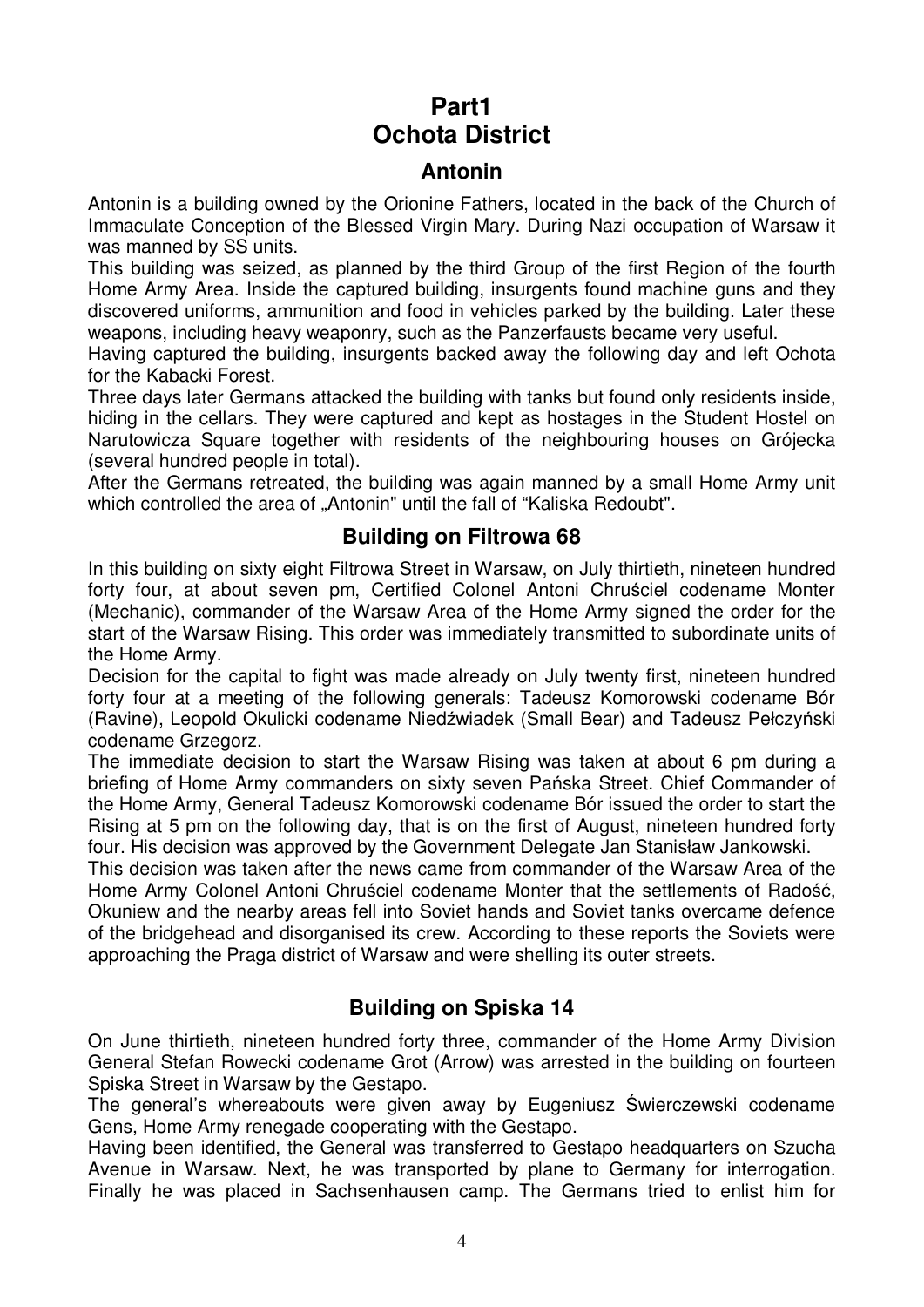cooperation on the pretext of common threat of the Red Army, but all their efforts came to nothing.

General Rowecki was executed upon Heinrich Himmler's personal order at the beginning of August, nineteen hundred forty four, in the first week of the Rising which started in Warsaw.

#### **Student Hostel**

Student Hostel on Narutowicza Square was one of three objects set to be captured by units of the Ochota Area of the Home Army. Securing this building would block the arterial roads leading through the district and consequently guard Warsaw from the south-west.

During the war a battalion of German Ordnungspolizei was stationed here, consisting of three hundred and fifty soldiers. The building was guarded by bunkers with machine guns. It was also surrounded by barbed wire and all the nearby trees were cut down. Cellars of this building housed a temporary prison for Poles arrested or captured in street round-ups. Many secret killings were carried out here, both before the start and during the Rising. Large groups of men were shot in the courtyard and the staircase.

On the first of August, nineteen hundred forty four, a poorly armed unit of the fourth area of the Home Army under the command of Lieutenant Tadeusz Kotecki codename Kalina stormed the Student Hostel. The attacking forces were massacred and as a result the Narutowicza Square along with the adjacent streets were covered with more than three hundred bodies of soldiers, volunteers from the Rising Security Service and chance civilians.

Poles ousted from nearby houses were led into this building and kept in the courtyard. Some of them were made to lie on the floor of the ballroom without water or food until the tenth of August.

#### **Radium Institute**

The Radium Institute housed a hospital treating cancer patients.

On August fifth, nineteen hundred forty four, SS units from the Russian National Liberation Army burst into the Institute plundering the possessions of the hospital, personnel and patients.

Several people were shot. Approximately ninety patients along with eight staff members were left in the hospital while the rest were sent to the transition camp at Zieleniak Market.

On the night of August fifth, rapes of the hospital personnel left in the Institute started. On August sixth the building was gradually set on fire. Hospital patients were murdered by setting fire to the mattresses on which they lay.

On August nineteenth, fifty patients of the Institute, who were still alive, were sent to the transition camp at Zieleniak Market, where they were shot and burnt on a pyre in the gym of Hugon Kołłątaj High School.

Approximately ninety people were killed in the Institute – mostly patients and several hospital workers.

#### **Church of the Immaculate Conception of Virgin Mary**

This church is located in Warsaw on Narutowicza Square at Grójecka Street thirty eight. At the outbreak of the Second World War the church was still under construction. Most of the interior fittings were missing along with the helmet shaped dome of the church tower. In September of nineteen hundred thirty nine only the Chapel of Saint Mary suffered serious damage. During the Warsaw Rising of nineteen hundred forty four, however, the church building sustained severe damage.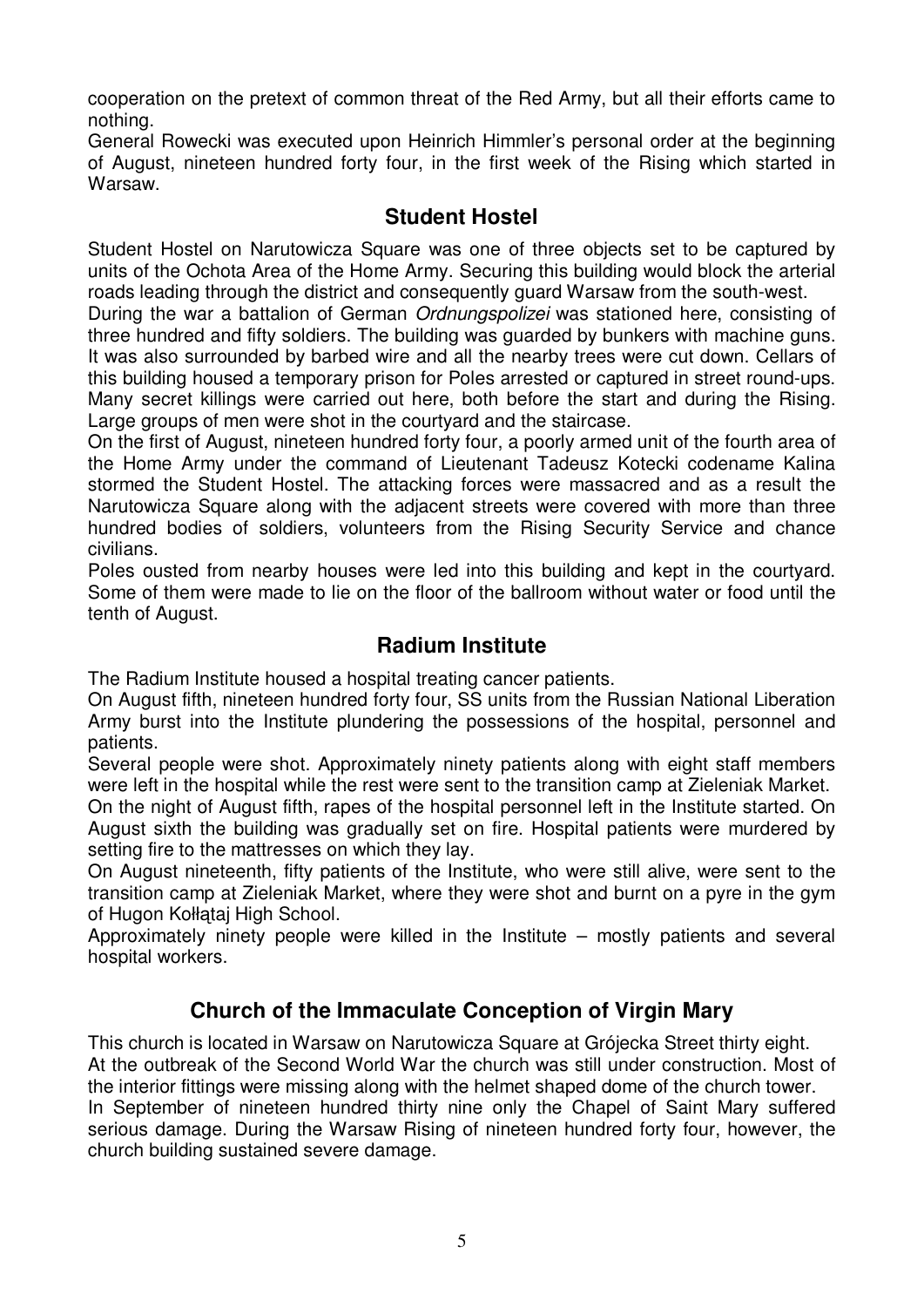During the Rising civilians looked for shelter in the church. Already in the first days of fighting, one of such groups was dragged out of the building by the Germans and led into German barracks. Those who could not keep up with the rest were shot.

The church is decorated with stained-glass windows featuring religious and patriotic themes commemorating the Home Army and the Polish Armed Forces in the West. There are also epitaphs and plaques in the church dedicated to soldiers of the Home Army.

#### **The Battle of Pęcice**

When the uprising started on August first of nineteen hundred forty four, units of the Home Army's fourth Area Ochota were unable to achieve their appointed goals. Moreover they suffered great losses.

Therefore on the night of August first and second, most military units of the Ochota Area under the command of Lt. Col. Mieczysław Sokołowski codename Grzymała started to pull back from Ochota in the direction of Sękociński and Chojnowski Forests.

On August second at 5 am the group started from near the settlement of Reguły through Pęcice towards the forests.

While they were marching, vehicles with German soldiers arrived from the direction of Pęcice. A clash broke out, in which the Home Army seemed to be on top, until the sounds of battle alarmed German units stationed in Pęcice manor house. Also SS reinforcements joined in the fighting along with two tanks and a reconnaissance airplane.

Polish units suffered severe losses in fallen and captured soldiers. Thirty one insurgents were killed. Sixty seven insurgents, mostly wounded, were taken captive. Sixty of them, including five women, were tortured and shot on August second of nineteen hundred forty four at about 6 pm in a brick factory in Pecice.

Out of approximately five hundred soldiers, who gathered in the vicinity of Pęcice, only some three hundred broke through the German blockage. This group reached the Sękociński Forest and later the Chojnowski Forest. Following reorganization and rearmament these units left on the night of August eighteenth and nineteenth to help insurgents fighting in Warsaw.

#### **Kaliska Redoubt**

On the night of August first and second, when most of the forces of the Home Army's fourth area left Ochota district as commanded by Lt. Col. Grzymała, Lt. Andrzej Chyczewski codename Gustaw organized a unit near Kaliska Street. For subsequent days it successfully resisted numerous attacks by German forces and RONA SS Brigade called to Warsaw as reinforcements.

This redoubt, named the Kaliska Redoubt covered the area between Kaliska, Kopińska, Białobrzeska and Jotejki Streets. It was manned by no more than one hundred and eighty soldiers. Most of the weapons and food were obtained by insurgents after they captured the Antonin building and the premises of the Tobacco Monopoly on Kaliska 1.

The redoubt fought until August ninth, when having exhausted all possibilities of further resistance, its commander issued an ordered to retreat.

After almost nineteen hours of marching, the ninety people strong column reached the Chojnowski Forest. On August eleventh Lt. Gustaw reported to the staff of Lt. Col. Grzymała.

On August tenth the Germans started pacification of the area deserted by insurgents. Plundering and execution of those suspected of taking part in the uprising ensued. Wounded from the hospital on Jotejki were murdered as the building was set on fire and grenades were thrown inside killing several dozen people. The remaining residents were taken to Zieleniak Market.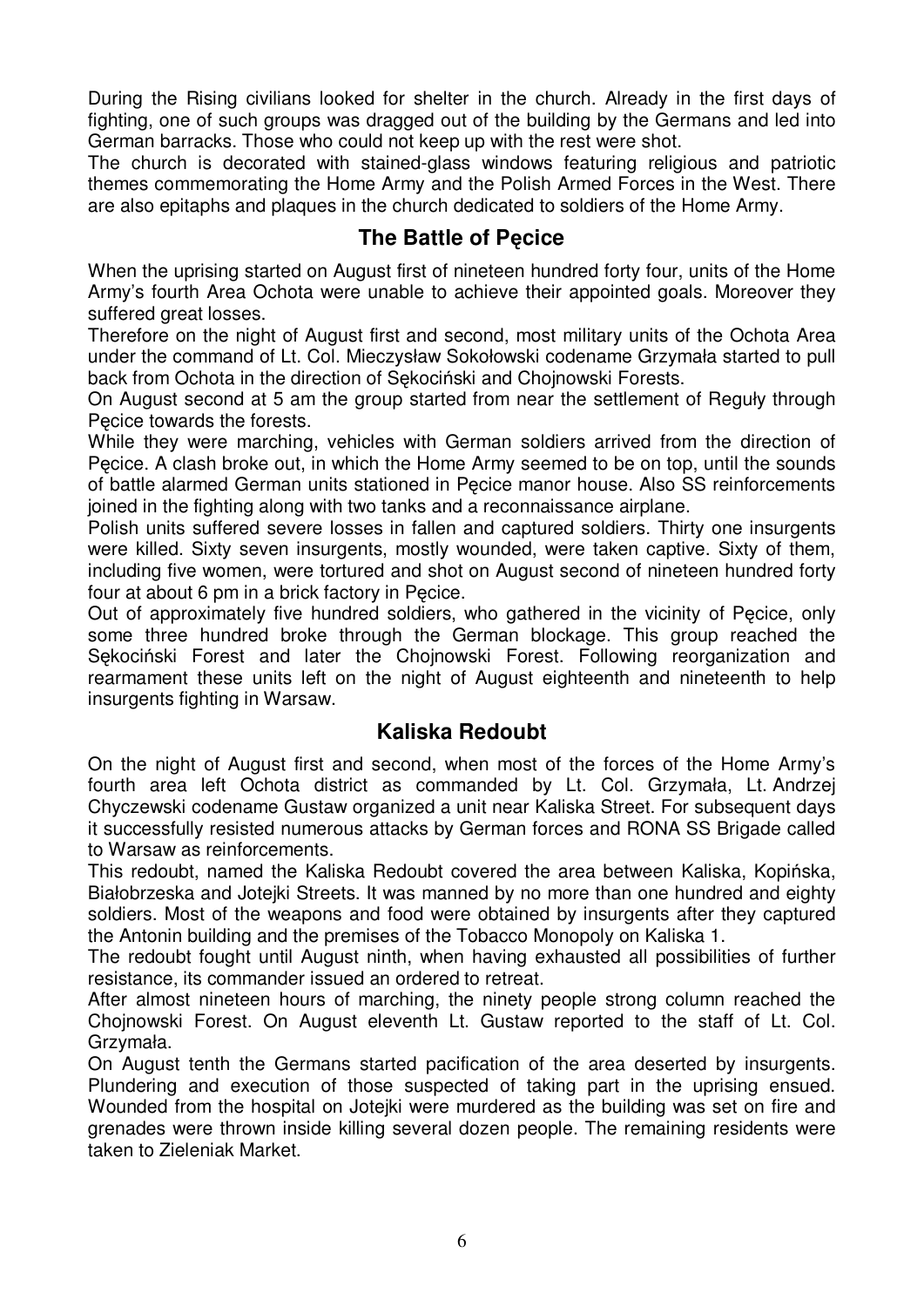#### **Wawelska Redoubt**

On the night of August first and second of nineteen hundred forty four, a concise insurgent resistance center started forming in the tenement houses between Wawelska, Pługa, Mianowskiego and Uniwersytecka Streets. Later it was named the Wawelska Redoubt. It was commanded by Second Lieutenant Jerzy Gołębiewski codename Stach.

Five to six hundred residents (mostly from the intelligentsia) gathered in this area together with about one hundred and fifty Insurgents.

Starting on August fourth, RONA units commanded by SS-Brigadiefirer Bronisław Kamiński, supported by two SS companies of about three hundred soldiers, launched attacks against the Redoubt. From August seventh it was being shelled non-stop by German artillery stationed on Mokotowski Field.

On August eleventh, due to running out of means to continue fighting and due to severe losses, a decision was made to leave the post.

Evacuation started at five pm: eighty three soldiers made their way from a building on Wawelska sixty to a manhole on Prokuratorska Street. It was the first successful passage through the city sewers by a concise insurgent group during the Warsaw Rising.

After Wawelska Redoubt fell, the Germans murdered several dozen people, including all the wounded and many civilian residents of nearby houses. Among them was chaplain of insurgent unit Father Jan Salamucha. The Germans also set fire to a hospital, located in the cellar, with patients inside. Other residents were led to Zieleniak Market.

#### **Zieleniak Market**

Zieleniak refers to a marketplace in Warsaw which occupied a few hectares on Grójecka Street, where the Banacha Market is located now. During the Warsaw Rising, starting on August fourth, soldiers of RONA units rounded up residents there, who were expelled from their homes. It was a transition camp on the way to the next transition camp in Pruszków.

The area was surrounded by a brick wall, which made it impossible for people to escape. No sanitation, no medical assistance, no access to water (the only available well ran out of water in a few days), combined with heat during the day and cold at night, caused people to die of exhaustion, hunger and thirst.

By the evening of August fifth of nineteen hundred forty four, several thousand people were gathered at Zieleniak. This number increased to several dozen thousands of residents of Ochota and the closest vicinity at the height of the camp operation.

On August thirteenth the final phase of evacuation took place from Zieleniak to the next transition camp in Pruszków. The camp in Zieleniak operated until August nineteenth, when fifty patients of the Radium Institute were murdered there.

Mass murders and crimes were committed at Zieleniak from the very beginning of the camp operation.

Close to sixty thousand residents of the capital passed through Zieleniak during the Warsaw Rising. This made Zieleniak Market one of the best known places, along with St. Wojciech's Church in Wola, where the expelled population of Warsaw was rounded up.

Approximately one thousand residents were killed in the transition camp of Zieleniak, out of whom close to three hundred were murdered by members of the RONA brigade.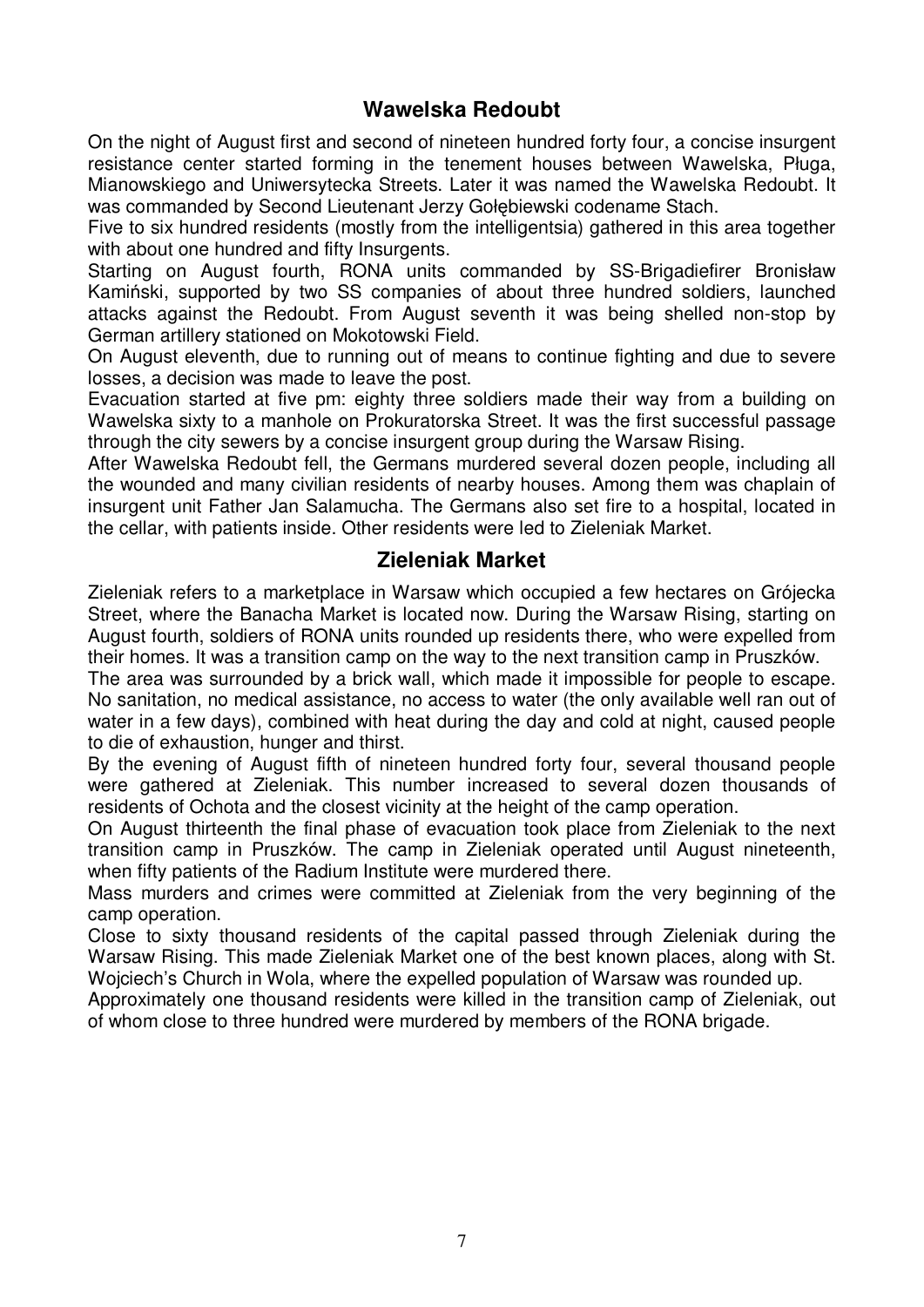# **Part2 Home Army Battalion "Łukasiński"**

# **śyrardów Barricade**

During the Warsaw Rising, a barricade called "Żyrardów" was built, also called the Holy Trinity Redoubt, across Daniłowiczowska Street at Bielańska. It was erected in the evening of 3 August. This barricade was defended for the entire month of August 1944 by soldiers from the assault company "P-20" of "Nałęcz" Battalion and soldiers from "Łukasiński" Battalion.

One end of the barricade was next to a three story building, where a textile shop was located on the ground floor with articles from the Żyrardów manufacture. This store was an important element of the barricade as part of the defense crew stayed inside the shop, ammunition was stored there and a flame thrower was placed on the balcony.

The crew manning the barricade fought bloody and relentless battles. The Germans attacked from the Theatre Square using tanks, which often moved under the shield of civilians. This made the defense extremely difficult.

Having completed their coverage tasks, late at night on 1 September the barricade crew entered a small sewer on Daniłowiczowska Street, of the dimensions 60 x 90 cm, to emerge after nearly 11 hours on Napoleon Square near the corner of Mazowiecka Street. They were the last unit to have travelled through this sewer from the Old Town.

# **St. Hyacinth's Church**

In the church of St. Hyacinth on Freta 10 as well as in the monastery of the Dominican Order in the back of the church, taken over by the Warsaw Charity Society, a large insurgent hospital was located during the Warsaw Rising.

The number of patients treated in the hospital amounted to 660.

The church was bombed and shelled by heavy artillery. On 26 August 1944 seventeen bombs fell on the church. Approximately one thousand people died under the rubble – hospital patients and residents of Warsaw, who tried to find shelter in the church.

The Germans entered the hospital on 2 September at about 9 o'clock in the morning. They ordered children from the orphanage, medical doctors and Sisters of Charity out and left afterwards. Only sick and wounded were left in the hospital under the care of nurses and medical orderlies. At about noon collaborationist soldiers entered the hospital. They looted the property and committed numerous acts of brutality.

In total, 50 hospital patients have been killed; of whom the Germans shot 20 and 30 have died in the fire.

# **Polish Bank Redoubt**

During the Warsaw Rising the building of the Polish Bank served as a redoubt used by soldiers from the Home Army Group "Sosna" to block access to the Old Town. "Łukasiński" Battalion was part of this Group.

The redoubt commander was Lieutenant Tadeusz Majcherczyk, codename "Zdan" and from 18 August, Lieutenant Bronisław Kalinowski, codename "Piotr".

From 9 August, a four person medical unit commanded by Maria Korupska codename "Skiba" served in the Polish Bank Redoubt.

The building of the Polish Bank was bombed by Luftwaffe and shelled by the artillery.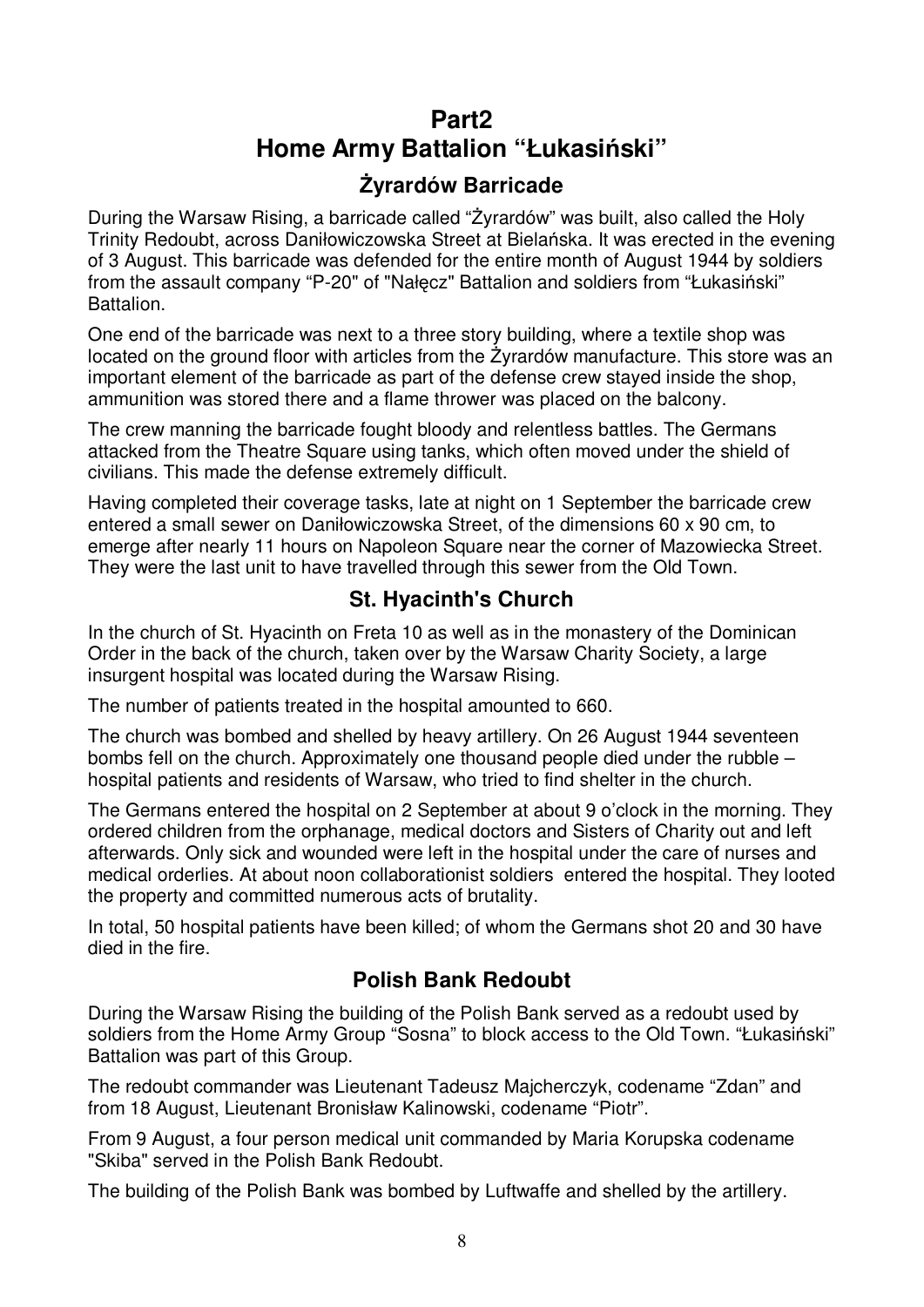Relentless fighting to defend the redoubt lasted until the night of 1 and 2 September, when soldiers from the redoubt, together with other defenders of the Old Town were evacuated through the sewer on Krasińskich Square.

# **Fighting on Rygiel**

Rygiel was the most vulnerable area opposite the Polish Bank Redoubt, located in a triangle of burnt out houses and ruins on the western side of Bielańska and Senatorska Streets. This area was constantly shelled by the Germans and attacked by their infantry from the direction of Senatorska and Wierzbowa Streets and from the Theatre Square.

On 14 August a special unit from the 1. and 3. companies of "Łukasiński" Battalion, commanded by Second Lieutenant "Żelski" manned "Rygiel" to counter German attacks on the building of the Polish Bank. Attacked by the Germans, the unit suffered great losses.

On the night of 31 August an unsuccessful attempt was launched from the Polish Bank, also through "Rygiel" to break through from the Old Town to the City Center.

### **St. Anthony's Church**

Soldiers of "Łukasiński" Battalion fought and died in the vicinity of this church defending the redoubts, the Town Hall, Blank's Palace, Kanoniczki Monastery, Polish Bank, Mostowski Palace, Arsenal building and fighting for Mniszchów Palace on the "Rygiel", which was the foreground of the Polish Bank.

On the night of 30 and 31 August this area was in the path of the main assault of insurgent forces during their attempt to break through from the Old Town to the City Center, which failed due to concentrated attack of the Germans.

Insurgents suffered great losses in the killed and wounded.

# **Church of the Visitation of the Blessed Virgin Mary**

Soldiers from the III platoon of the 3. Company of the Home Army "Łukasiński" Battalion fought and died in the church and its vicinity defending this part of the Old Town.

The platoon was commanded by Second Lieutenant Tadeusz Świątkowski, codename "Borsuk".

On 29 August 1944 the Germans succeeded in capturing the nearby block of buildings and temporarily forced insurgents out of the Church of the Visitation of the Blessed Virgin Mary. At that time a care facility for women ran by Sisters of Charity fell into the hands of the Germans. Several residents of the facility were murdered by the Germans.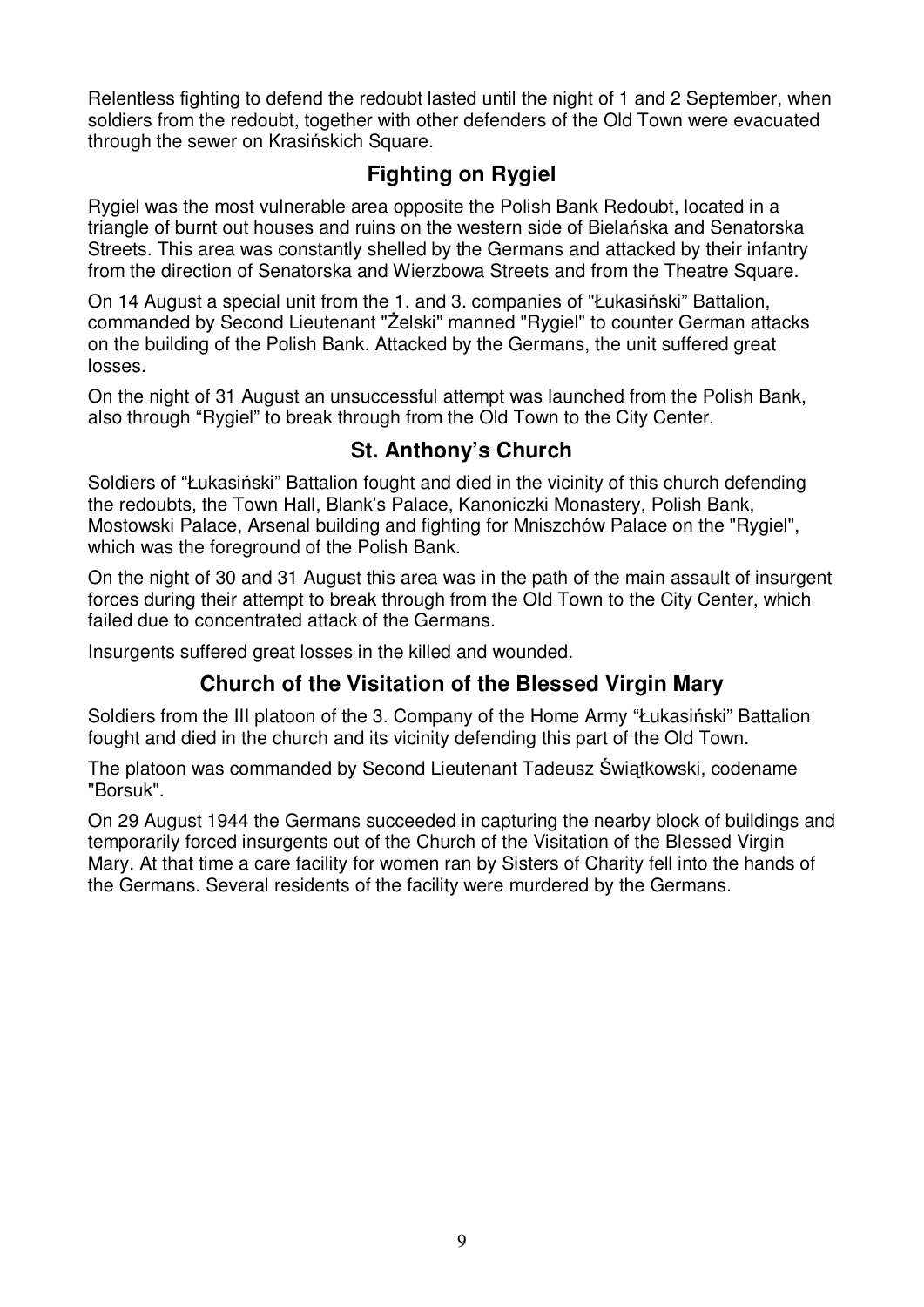# **Part 3 Military Powazki Cemetery**

### **Home Army Battalion "Bełt"**

Originally it was formed in late 1940/early 1941 in Section III of the City Centre District of the Home Army on the basis of one company, expanded later by the 332<sup>nd</sup> Company and one platoon of combat engineers. In total it included 180 soldiers.

In July 1944, it constituted Group VI of the Military Service for the Protection of the Rising under the command of Platoon Commander Erwin Brenneisen codename "Bełt".

During the Warsaw Rising, the battalion consisted of three companies and covered the area between the following streets: Jerozolimskie Avenue – Poznańska – Lwowska – Nowowiejska – Sucha – Wawelska – Raszyńska to Jerozolimskie Avenue. Its primary task was to block Jerozolimskie Avenue and build and defend a north-south connection ditch to ensure communication between both parts of the City Centre District.

The battalion was involved in exceptionally heavy fighting in September, when it pushed to recapture the Fire Fighting School complex on Nowy Świat. In the second half of September, the Germans intensified their attacks in an attempt to split the City Centre District in two separate areas. However, the crossing through Jerozolimskie Avenue has never been captured by the Germans until the end of the Rising.

#### **Home Army Battalion "Chrobry I"**

The battalion originated from an independent detachment formed in 1939 by Lieutenant Kazimierz Burnos codename "Corda". By 1941 the battalion had around 100 soldiers. In early 1942, it was incorporated into the Polish Armed Organisation.

As a result of the merger, Section IV of the City Centre District of the Home Army included two battalions: "Vistula" and "Łukasiński" while a company commanded by Kazimierz Żurawski codename "Kalina" together with "Corda's" company formed the third battalion called "Chrobry". Command of the newly formed battalion was given to Captain Gustaw Billewicz codename "Sosna". In 1943, the battalion was further expanded by two more companies. It constituted Group XI of Section IV and had more than 600 people in total.

On 3 August, insurgents from this Group captured the German military police station called Nordwache located on the corner of Żelazna and Chłodna Streets. Initially, the battalion fought in the area of Żelazna, Krochmalna, Grzybowska, Łucka, Pańska, Twarda, Prosta and sections of Wolska, Karolkowa and Młynarska Streets between Jerozolimskie Avenue and the Cargo Railway Station.

On 6 August, majority of the battalion went to the Old Town (one company remained in the City Centre).

On 13 August, Captain Billewicz was appointed commander of Western Group "Kuba". The command of "Chrobry I" Battalion was taken over by Captain "Kamień" (first and last name unknown), and after him, respectively, by Captain Edward Kozłowski codename "Edward", Captain Tadeusz Majcherczyk codename "Zdan" and Captain Władysław Jachowicz codename "Konar". Apart from defending the Arsenal building and the Simons' Passage, the battalion took part in raids on the Gdański Railway Station and the former ghetto. It also defended the Mostowski Palace. It suffered the heaviest casualties during a German bombing raid on 31 August, when more than 150 of its soldiers perished in the ruins of a school on Barokowa Street and in the Simons' Passage. The remainder of the battalion evacuated through the sewers to the City Centre on 1 September, where they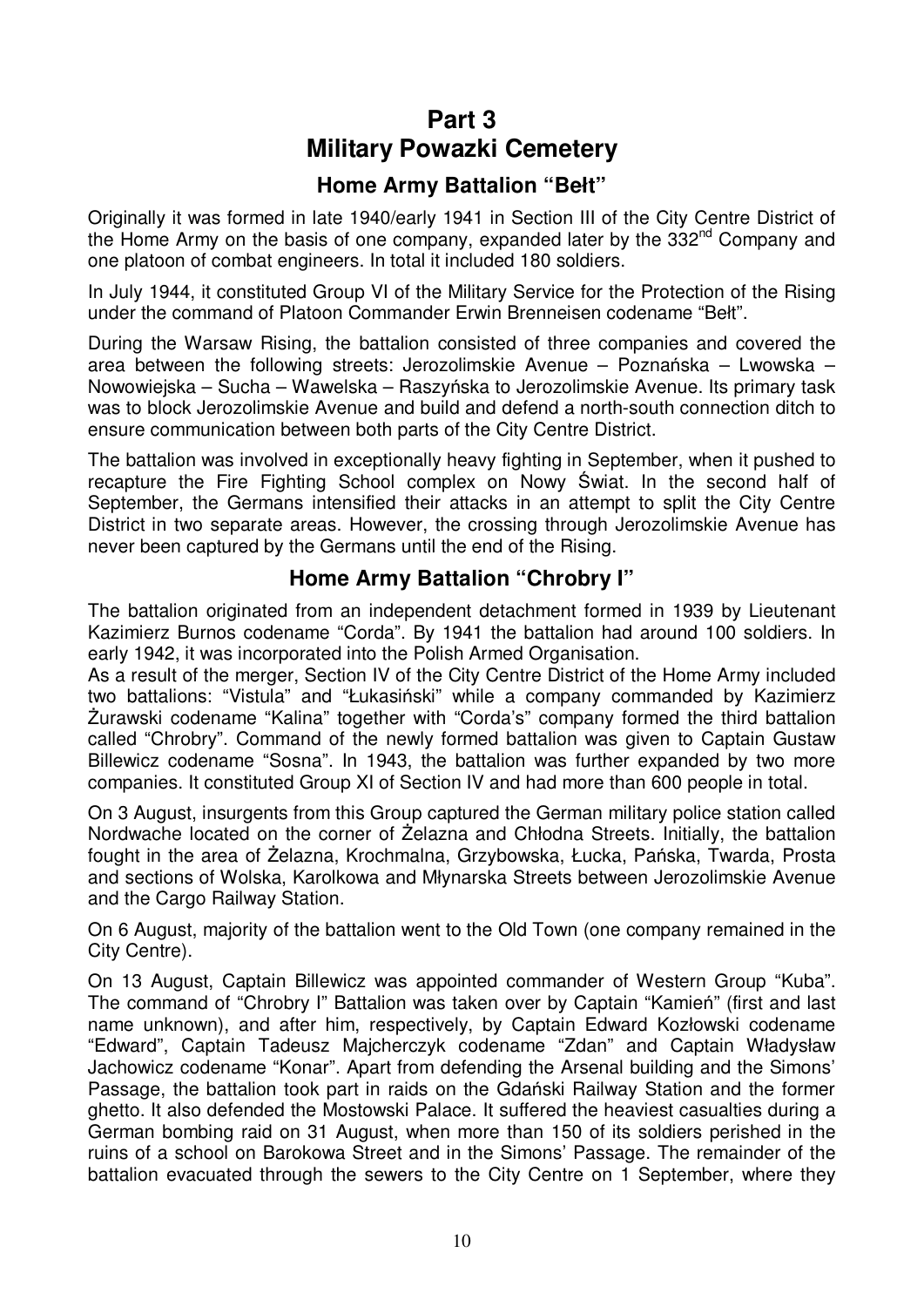manned posts on Bracka Street. Decimated, the battalion was incorporated into the 2nd Rifle Company of the 15th Home Army Infantry Regiment "Wilków".

#### **Home Army Praga Engineer Battalion "Chwacki"**

The unit was formed as part of the Service for Poland's Victory by Combat Engineer Lieutenant Józef Pszenny codename "Chwacki" between November 1939 and January 1944. Initially some 250 people strong, the unit was subordinated to the chief of combat engineers of the Warsaw Region of the Service for Poland's Victory/Home Army.

It was the largest and strongest dispositional unit of the Regional Headquarters tasked with subversion and combat operations. In January 1944, Captain "Chwacki" was appointed chief combat engineer of the Warsaw Region and transferred command of the battalion to Lieutenant Lucjan Zaruski codename "Władysław".

On the start of the Rising, the battalion consisted of three companies. The battalion's squads of combat engineers were sent to various areas of the city, including the Powązki Cemetery, Wola District, Railway Station Post Office, Old Town, and City Centre. The unit was tasked with blowing up the railway viaduct on Targowa Street. It was engaged in heavy fighting on the escarpment of Kamionkowskie Lake, which was subsequently joined by strong German units.

Superiority of the enemy and losses suffered by the combat engineers, made them withdraw to Saska Kępa. Attacks on the railway viaducts on Zamojskiego, Radzymińska, 11 Listopada, Modlińska Streets, Żerański Canal and the bridgeheads of Poniatowski Bridge and Kierbedź Bridge failed as well. After the fall of the Rising in the Praga District, commander of the battalion along with some soldiers went to Pelcowizna and then Choszczówka. The unit was dispersed around 20 September as a result of great inflow of German troops and evacuation of the entire civilian population across the Vistula River. The Praga Combat Engineers Battalion "Chwacki" lost 20% of its personnel.

#### **Home Army Battalion "Czata 49"**

Formed by the Directorate for Subversion in 1942, the unit was named Field Provisioning Headquarters which in Polish was abbreviated to Czata. It was subordinated to the Home Army Headquarters under codename "49". Before July 1944, "Czata 49" provided necessary materiel to field subversion units.

The unit was reorganised prior to the start of the Rising into a battalion consisting of three companies, commanded by Major Tadeusz Runge codename "Witold", a Dark and Silent paratrooper.

The battalion fought in the Warsaw Rising as part of the "Radosław" Group. Initially, it fought in the Wola District and then covered the withdrawal of "Radosław" from Wola to the Old Town. In mid-August, soldiers from the battalion participated in defending western approaches to the Old Town. They also defended the Polish Security Printing Works complex, the Sapieha Barracks, Fiat workshops and the Church of the Blessed Virgin Mary.

On 21 August, soldiers from the battalion took part in an unsuccessful attack on the grounds of Polonia Football Club in an effort to connect the Old Town with Żoliborz. On the night of August 30/31 the battalion failed to capture Bankowy Square in an attack launched from a sewer manhole in another attempt to establish an evacuation route for the Old Town. In September, the battalion was withdrawn from the City Centre and deployed in Czerniaków, where, under the command of Captain Zbigniew Ścibor-Rylski codename "Motyl", it helped defend the Czerniaków beachhead in cooperation with soldiers of the  $9<sup>th</sup>$ Infantry Regiment of the 1<sup>st</sup> Polish Army.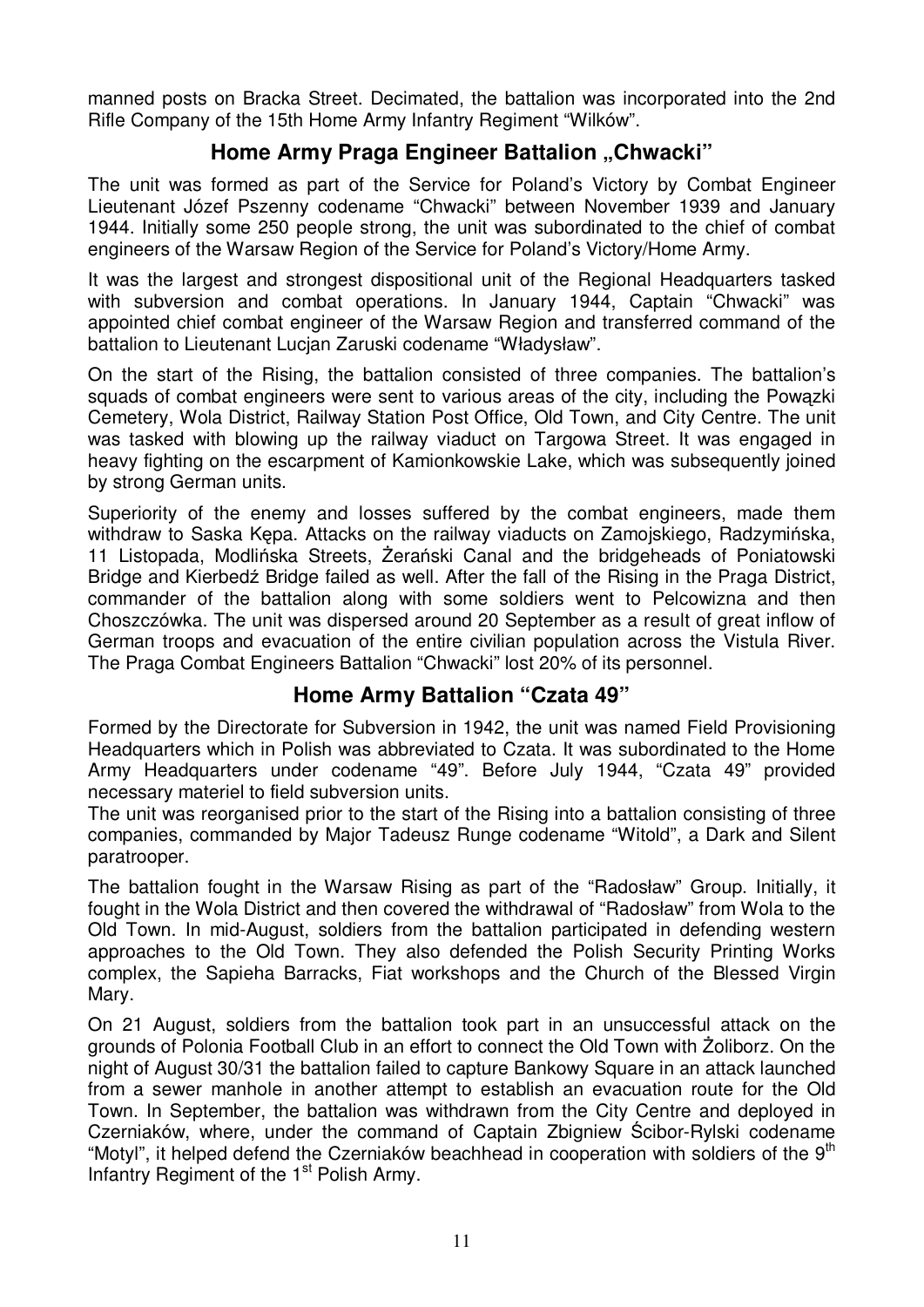After the fall of Czerniaków, only some soldiers of "Czata 49" managed to withdraw to Mokotów or cross the River Vistula. Others were killed in battle. Prisoners and 120 wounded were murdered by the Germans. Remnants of the battalion defended the Królikarnia complex as part of "Radosław" Group. On 26 September they withdrew to City Centre South through the sewers. After the fall of the Rising, some surviving soldiers of "Czata 49" laid down their weapons and went into German captivity, while many left the city among civilians.

#### **Home Army Battalion "Golski"**

This unit came to life in late 1939 and early 1940, when Captain Stanisław Łętowski codename "Mechanik" and Captain Stefan Golędzinowski codename "Golski" formed an underground unit out of reserve soldiers from prewar 3<sup>rd</sup> Armoured Battalion.

In summer 1944, the battalion consisted of 15 platoons grouped in five companies under the overall command of Captain Stefan Golędzinowski codename "Golski".

On 1 August, the battalion successfully capture the area of the University of Technology and a number of adjacent streets. However, it failed to seize the hospital at 6 Sierpnia Street, the premises of the Ministry of Transport or the Staszic Colony residential quarters. As early as 2 August, the Germans laid heavy fire on the area defended by the battalion from the direction of Mokotowskie Fields. Between August 5 and 14, soldiers of the battalion continuously repulsed German attacks. On 15 August, however, the Germans penetrated into insurgent-held positions and captured the University of Technology complex two days later.

On 22 August, a combat detachment of the battalion aided successful insurgent attack on the telephone exchange facility at Piusa XI Street (presently Piękna Street). On September 9 and 10, the Germans launched failed attacks on the barricades on Zbawiciela Square defended by the  $3<sup>rd</sup>$  company of the battalion. Thereafter, the enemy did not make any major attempts to capture insurgent positions in this area. After the fall of the Rising, soldiers of "Golski" Battalion laid down their weapons and went into captivity. Some officers from the Home Army Headquarters, including General Tadeusz Komorowski "Bór", went into captivity with them.

#### **Home Army Battalion "Gozdawa"**

This unit started forming as early as October 1939. Since it was mostly based in the Praga District of Warsaw, initially it was referred to as the Praski Battalion. In April 1944, it was incorporated into Section IV of the City Centre District of the Home Army and adopted the honorary name of Stefan Czarniecki. Captain Lucian Giżyński codename "Gozdawa" was given command of the battalion and it was named "Gozdawa" after the commander.

When the Rising started, the battalion consisted of 6 companies, one unit of combat engineers, a staff company, auxiliary services – medical and communications, and an intelligence section.

The "Gozdawa" Battalion entered into battle in the Old Town. Since many volunteers joined it, it grew in size to some 1,200 soldiers. It took part in storming the complex of the Polish Security Printing Works.

In August, the battalion defended a sector formed by the following streets: Miodowa, Senatorska, Castle Square, Bielańska (Bank of Poland's building) to Długa. There, heavy fighting took place, among others, in the Simons' Passage, Mostowski Palace and Blank's Palace. After an unsuccessful attempt to break through to the City Centre, the battalion evacuated from the Old Town through the sewers to City Centre North, where it defended a sector of Nowy Świat Street stretching from Świętokrzyska Street to Jerozolimskie Avenue. The decimated battalion was restructured into a company and the company was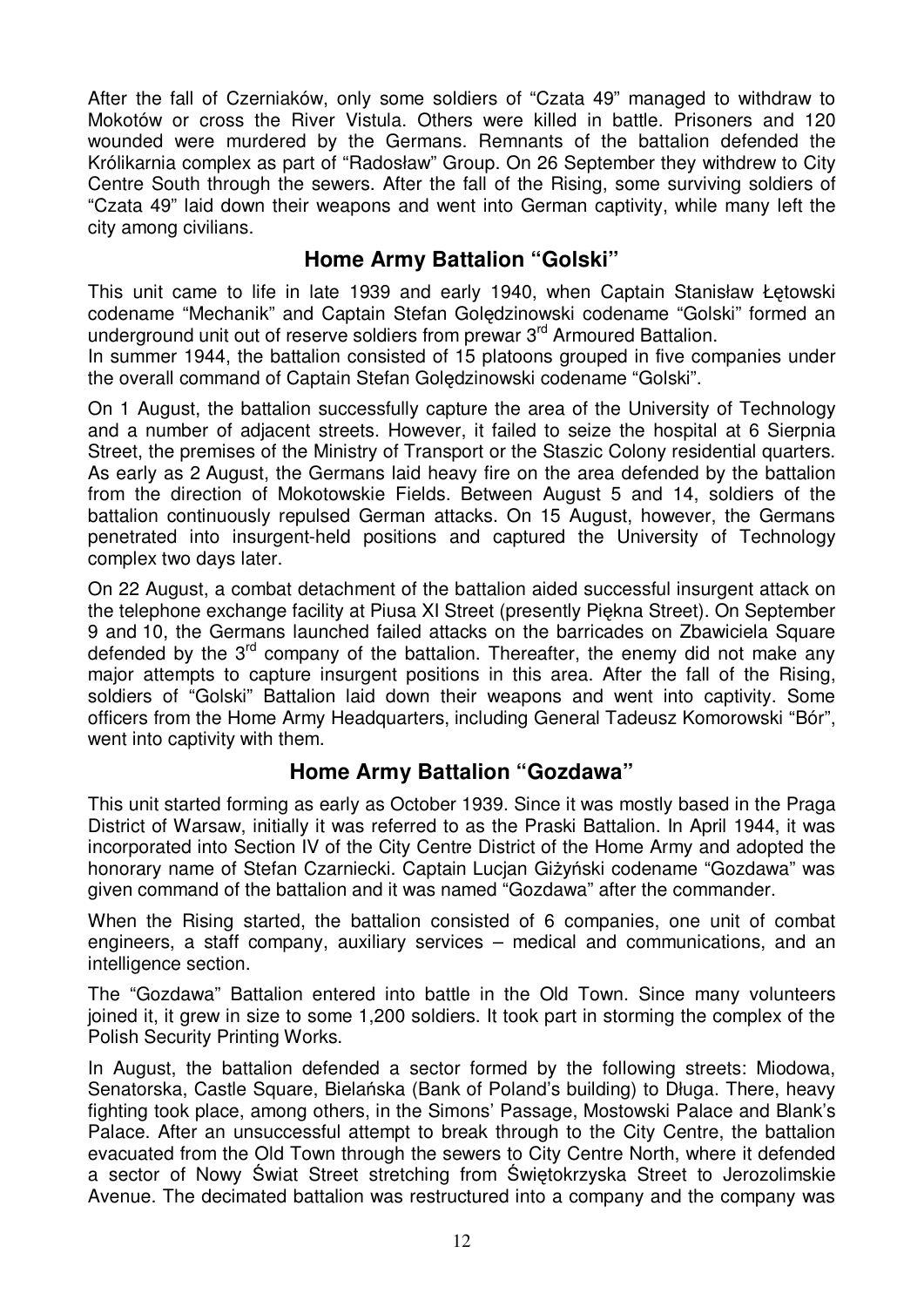further divided into platoons. Its losses in the City Centre reached 60% of the people who came from the Old Town.

#### **Home Army Battalion "Gustaw"**

The battalion's core came from the National Military Organisation. In November 1942, this organization was incorporated into the Home Army as the "Stolica" Group. The Group consisted of four battalions including "Gustaw", which was assigned to the City Centre District and commanded by Captain Ludwik Gawrych codename "Gustaw".

On the eve of the Rising, the battalion consisted of four companies but in the course of the Rising it was expanded by additional four companies and a special unit "Juliusz".

The battalion fought as part of District I in the Old Town. Two of its companies ("Grażyna" and "Genowefa") were cut off in the City Centre North and formed "Harnaś" Battalion. On 7 August, "Gustaw" Battalion was incorporated into Group North. On 13 August, 67 soldiers from two of its companies died in an explosion of Sdkfz301 Borgward IV explosive carrier, a German remote-controlled demolition vehicle, which was captured by insurgents. Following the battalion's withdrawal from the Old Town, it joined forces with "Harnaś" Battalion and fought in the sector of Mazowiecka, Świętokrzyska, Napoleon Square, and Górskiego Streets. On 6 September, the battalion's surviving units were combined into a single company which was incorporated into "Bartkiewicz" Group.

Total losses of both battalions – "Gustaw" and "Harnaś" – reached more than 300 killed in action.

#### **Home Army Battalion "Harnaś"**

It was formed on 6 August 1944 out of two companies: "Genowefa" and "Grażyna" of "Gustaw" Battalion which had been cut off in the City Centre. Lieutenant Marian Krawczyk codename "Harnaś" was given command of the battalion. After he died on 3 September, Major Ludwik Gawrych codename "Gustaw" took over command. The 3<sup>rd</sup> Company from Group VIII, commanded by Lieutenant Jan Piotrowski codename "Lewar" cooperated with the battalion, although it was formally subordinated to the commander of the "Krybar" Combat Group.

The battalion fought in the area of Nowy Świat, Mazowiecka and Świętokrzyska Streets. On 23 August, together with "Lewar's" company, it captured the German Police Headquarters on 1 Krakowskie Przedmieście Street. The battalion was disbanded after withdrawal from the City Center. The two companies: "Grażyna" and "Genowefa" went back to their original battalion, which had come from the Old Town through the sewers. After merging, the units were deployed to defend the line of Mazowiecka and Świętokrzyska Streets, Napoleon Square, Górskiego Street. On 6 September, the battalion's surviving units were combined into a single company which was incorporated into "Bartkiewicz" Group. Total losses of both battalions – "Gustaw" and "Harnaś" – reached more than 300 killed in action.

#### **Home Army Battalion "Kiliński"**

Formed in January 1940, initially it was named "Vistula" but renamed "Jan Kiliński" in March 1943.

Prior to the Rising, it was divided into two groups: Group IX commanded by Cavalry Captain Henryk Roycewicz codename "Leliwa", which consisted of the  $1<sup>st</sup>$ ,  $2<sup>nd</sup>$ ,  $3<sup>rd</sup>$  and  $6<sup>th</sup>$ companies plus the 42<sup>nd</sup> company of the Military Service for the Protection of the Rising; and Group X commanded by Lieutenant Leon Gajdowski codename "Ostoja", which consisted of the  $4<sup>th</sup>$ ,  $5<sup>th</sup>$  and  $7<sup>th</sup>$  companies plus the  $43<sup>rd</sup>$  and  $44<sup>th</sup>$  companies of the Military Service for the Protection of the Rising. During the Rising, it was reinforced by unit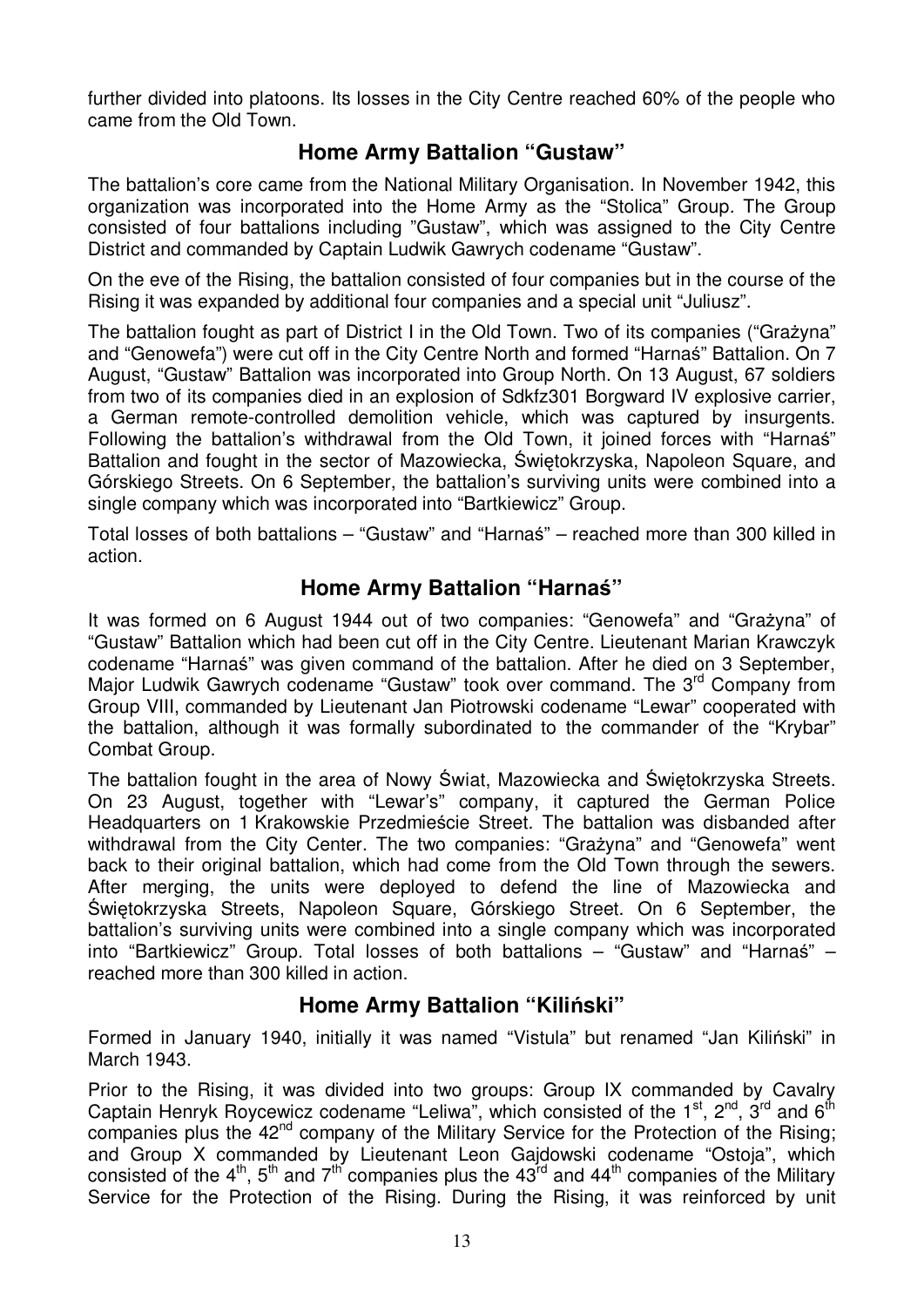"Kolegium C" (as the  $8<sup>th</sup>$  Company) from the Directorate for Subversion and the 41<sup>st</sup> company of the Military Service for the Protection of the Rising (as the  $9<sup>th</sup>$  Company).

Troops of Group IX of the battalion took part in capturing the Prudential high-rise building and the adjacent Napoleon Square, the Main Post Office and the PAST telecom building. Later they participated in the defense of Świętokrzyska, Nowy Świat, Warecka, Jerozolimskie Avenue, Bracka, Marszałkowska and Złota Streets. The  $1<sup>st</sup>$ , 6<sup>th</sup> and 9<sup>th</sup> companies manned positions in an area delineated by Bagno, Królewska, Marszałkowska, Graniczna, Grzybowska and Dzielna Streets. Following the capture of the PAST telecom building, these units supported the attempted breakthrough of troops from the Old Town.

Group X fought to capture a school at 88 Żelazna Street and St. Sophia Hospital. After the Germans attacked Wola on 5 August, the units withdrew to a defense line along Wronia, Towarowa, Ogrodowa and Chłodna Streets, where the group fell apart. On 15 September, the battalion was reorganized and the surviving soldiers from the  $2^{nd}$ ,  $3^{rd}$ ,  $5^{th}$  and  $6^{th}$ companies were merged into a single company named "Kiliński". This company was incorporated into the Protective Battalion, which on 3-9 October 1944 carried out control and guard duties in Warsaw under the capitulation treaty.

The battalion lost 500 people during the Rising.

#### **Home Army Battalion "Miotła"**

This battalion was composed of underground combat units operating in the area of Pruszków, Ursus, Włochy, Gołąbki, Piastów, Modlin and Warsaw itself. On merging with the Home Army, they were incorporated into the Directorate for Subversion. The battalion was formed in late February and early March 1944 around dispositional detachment "Anatol". Its command was given to Captain Franciszek Władysław Mazurkiewicz codename "Niebora".

During the occupation, the unit carried out sabotage and subversion operations against the occupier, as well as repressive actions targeting traitors and denunciators.

During the Rising, "Miotła" Battalion was incorporated into "Radosław" Group. It was made up of 12 platoons forming 4 companies (total of approximately 350 soldiers). It fought in Wola, Powązki and Stawki, contributing to the capture of the premises of the Polish Tobacco Monopoly and taking part in an attack on St. Sophia Hospital. Soldiers of "Miotła" were also involved in the capture of two German tanks. The battalion launched a counter attack on Stawki Street where German units approaching from Dzika Street, threatened to cut off insurgent troops fighting in the Old Town.

"Miotła" Battalion lost so many soldiers that it practically ceased to exist. Some fighting-fit soldiers were incorporated into Battalion "Czata 49", where they continued to fight in Muranów, Old Town, Czerniaków, Mokotów and City Center South. Three platoons formed into companies fought in the City Center under the command of Major Narcyz Łopianowski "Sarna".

During the Rising, "Miotła" Battalion lost approximately 240 killed and wounded. Following capitulation, some soldiers from the battalion did not go into captivity but continued underground activities in towns around Warsaw. Some, under the command of Captain Tadeusz Janicki codename "Czarny", formed a protection unit for the Home Army Headquarters in the city of Częstochowa.

#### **Home Army Scouting Battalion "Parasol"**

This unit was formed in late July and early August 1943 from the 3<sup>rd</sup> Company of "Zośka" Battalion as a special operations detachment to carry out death sentences imposed on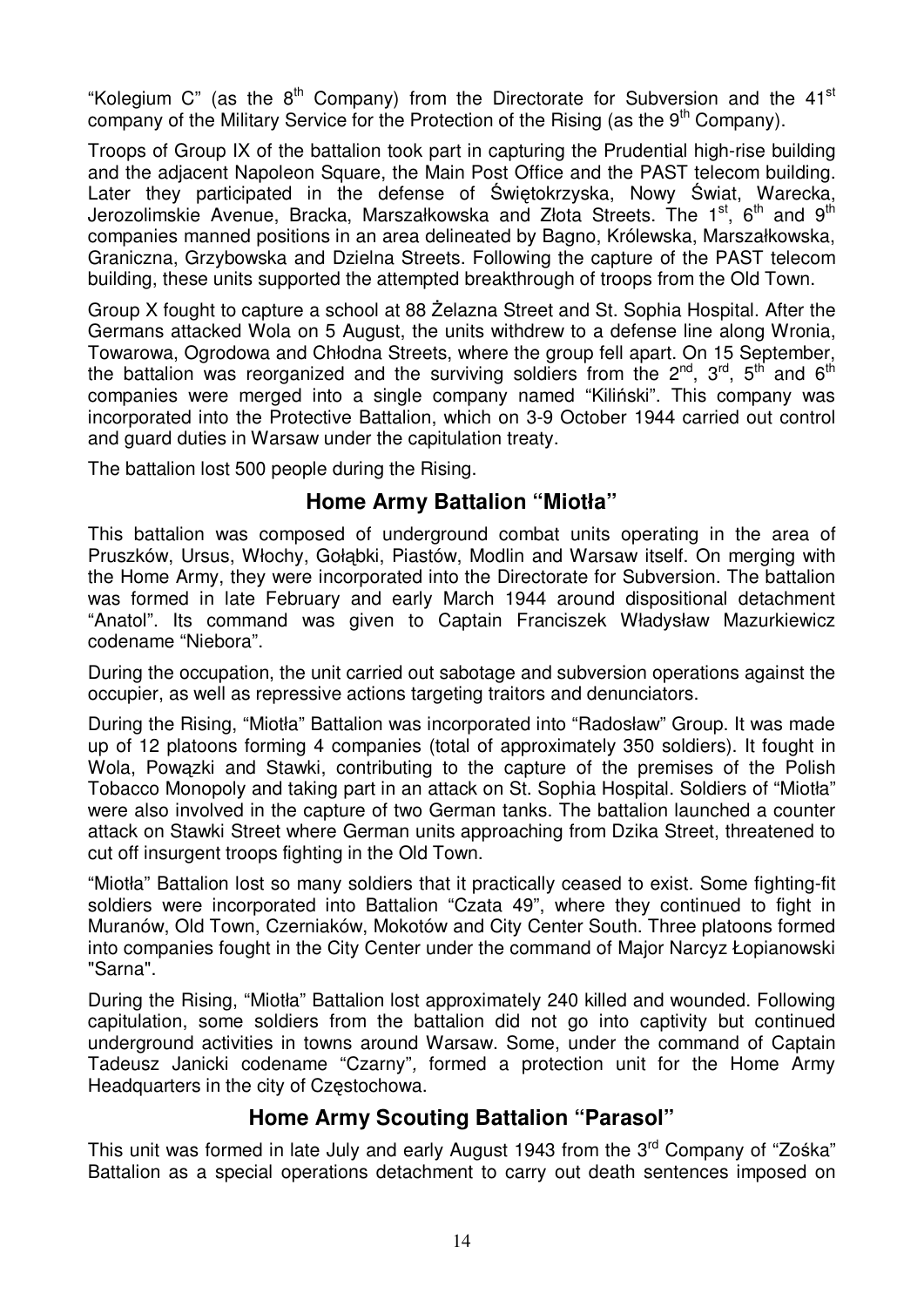prominent Nazi criminals by the Polish Underground State. Initially, the detachment was codenamed "Agat".

After 2 January 1944, the unit's codename was changed to "Pegaz". In the course of another reorganization that resulted from the arrest of one of the battalion's female couriers in May 1944, the battalion adopted the name "Parasol". It was commanded by Adam Borys, newly promoted to the rank of major. The battalion's new name corresponded to its future purpose of becoming the core of the Parachute Brigade. The unit carried out a number of assaults against high-ranking Gestapo officers.

During the Warsaw Rising, the battalion was incorporated into "Radosław" Group. At the beginning of the Rising it had 280 people, 172 from the original underground roster and 50 volunteers. On 3 August 1944, the battalion grew in strength to 541 people to reach 574 on 8 August.

In the first days of the Rising, the battalion fought in Wola and then in the Old Town, where it suffered huge losses. Remnants of the battalion fought as part of "Radosław" Group in Czerniaków and Mokotów. About 30 soldiers from "Parasol" went through the sewers from Mokotów to Śródmieście.

The battalion losses were 280 killed in action during the Rising.

#### **Home Army Battalion "Pięść"**

Formed in July 1944, the Home Army Special Battalion "Pięść" consisted of three companies. It included soldiers from the Counter-Intelligence Executive Detachment 993/W, Detachment 993/P (including officers of the Polish Police in German-occupied Poland) and other minor underground units. Command of the battalion was given to Major Alfons Kotowski codename "Okoń".

As the Rising started, not all soldiers from the battalion made it to the assembly point, which is why "Pięść" Battalion never fought as a formation in its own right.

Most of its soldiers fought in Wola as part of "Radosław" Group. From mid-August they defended barricades blocking the way into Old Town, which cost the battalion heavy losses. In September, the surviving soldiers defended the Deaf Institute and the YMCA building. Some of the soldiers were assigned to special duties at the Home Army Headquarters, others fought in Zoliborz and Kampinos Forrest. Those who broke through to Kampinos Forrest joined the "Kampinos" Group commanded by the former battalion CO Major Alfons Kotowski. They protected Home Army troops withdrawing south. Unfortunately, both the protection detachment and the "Kampinos" Group were defeated in the battle of Jaktorów. It this battle the commander Major "Okoń" was killed.

#### **Home Army Scouting Battalion "Wigry"**

"Wigry" was an underground organization established on 30 October 1939. It was to produce one battalion in the event of an open armed conflict. In July 1944 it had around 500 soldiers and was commanded by Captain Eugeniusz Konopacki codename "Trzaska".

At the start of the Rising, the battalion consisted of three companies. Its concentration point was set in the Old Town.

The battalion operated as a reserve force for the commander of the Warsaw Region of the Home Army. In the first wave, around 200 soldiers from "Wigry" along with other reserve units moved to Wola with the intention to break through to the Kampinos Forrest. After the plan to leave Wola was abandoned, they took part in heavy fighting suffering great losses. Then they withdrew to the Old Town where they joined the rest of the battalion. The unit was restructured and incorporated into "Róg" Group as a reserve battalion. Soldiers from "Wigry" defended St. John's Cathedral and Mostowski Palace, took part in an attack on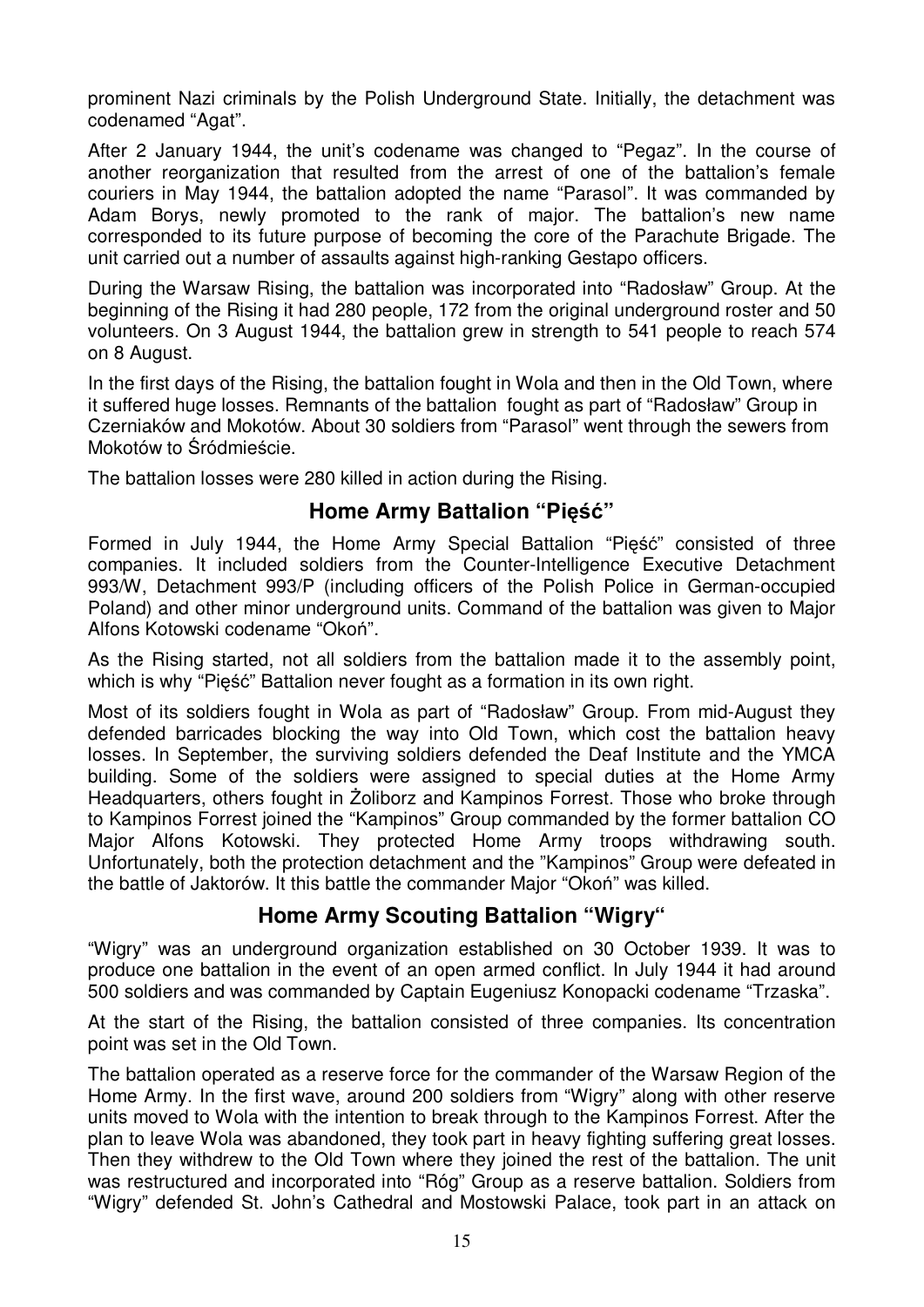Gdański Railway Station and defended the Old Town from the side of River Vistula escarpment. On the night of August 30/31, various units from the battalion took part in the attempted break through from the Old Town to the City Centre. On September 1 and September 2, they covered the evacuation of the Old Town through the sewers.

Some soldiers from "Wigry" managed to move to the City Centre through the sewers on September 2-3, where they recreated a fighting unit under the command of wounded Captain "Trzaska". They fought for the Postal Railway Station, defended the barricade on Świętokrzyska – Czackiego Streets, the section of Mazowiecka – Świętokrzyska Streets – Napoleon Square and the section of Królewska – Marszałkowska Streets. Some soldiers of the battalion fought in Zoliborz and then in the Kampinos Forrest, where they joined the "Kampinos" Group and took part in the battle of Jaktorów on 29 September.

In the course of the Rising, 160 soldiers from the battalion were killed, around 180 missing and around 120 wounded.

### **Home Army Scouting Battalion "Zośka"**

In 1939 an underground scouting organization called the Grey Ranks was created. On 3 November 1942, the oldest scouts were moved to the Assault Groups of the Grey Ranks. One year later, on 1 September 1943, the Groups were transformed into the Home Army Headquarters' Directorate for Subversion "Zośka".

At the start of the Rising the battalion had 346 soldiers in four companies and was part of "Radosław" Group. "Zośka" battalion was commanded by Scout Master Lieutenant Ryszard Białous codename "Jerzy".

At the start of the Warsaw Rising, soldiers from the battalion, who did not make it to the concentration area, joined other insurgent units in Żoliborz, Ochota and Śródmieście.

The battalion fought in Wola until 11 August. On 5 August, soldiers from "Zośka" liberated a concentration camp on Gęsia Street, the so-called G*ę*siówka, and freed 348 Jewish prisoners. After that, they defended the cemeteries in Wola. As part of "Radosław" Group, the battalion defended the Old Town, taking part, among other, in a failed attack on the Gdański Railway Station and in the defense of the Church of St. John of God. It was also involved in a night assault on August 30/ 31 and was the only insurgent unit to break through to the City Centre from the Old Town.

Starting on 3 September, soldiers from the battalion fought for the Czerniaków bridgehead which substantially annihilated the unit. On 23 September, the battalion was disbanded. The survivors who managed to move to Mokotów through the sewers were incorporated into the decimated "Parasol" Battalion.

Out of 608 soldiers who fought in the ranks of the battalion, as many as 360 were killed in action. On 11 November 1968, the "Zośka" Scouting Battalion was awarded the Silver Cross of the War Order of Virtuti Militari by General Stanisław Maczek, Chancellor of the Chapter of the War Order of Virtuti Militari.

#### **Home Army Scouting Anti-Aircraft Battery "śbik"**

The unit came from the scouting organization " $\bar{z}$ bik". Prior to the Rising, as the 568<sup>th</sup> Anti-Aircraft Platoon of the 2<sup>nd</sup> Company it was part of the IV Home Army Group "Gurt".

On 2 August 1944, it separated into the 2<sup>nd</sup> Scouting Anti-Aircraft Battery "Żbik". It was composed of five platoons under the command of Lieutenant Henryk Szczepański "Żuk". At the outbreak of the Rising, at the so-called W Hour, 60 people reported to the battery.

The battery was to cooperate with infantry units in capturing the Main Railway Station, the Poniatowski Bridge, the Postal Railway Station and the Military Institute of Geography.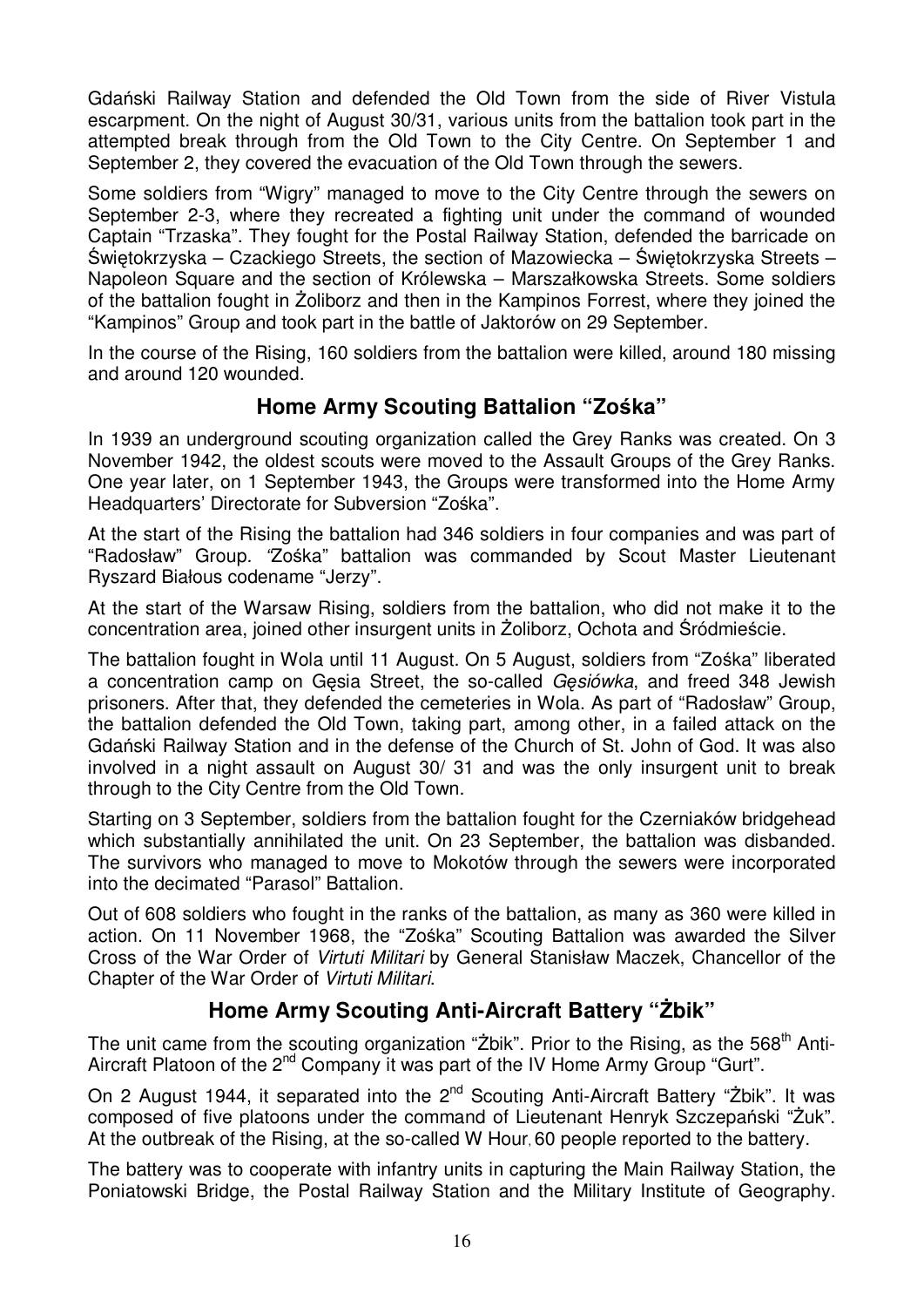These tasks were not accomplished. The battery seized and held until the end of the Rising buildings on Chmielna Street from number 53 to 67. Its soldiers also organized the insurgent field postal service in the City Centre North that was later taken over by the Scout Field Postal Service.

The battery lost around 10 soldiers.

#### **Security Corps**

The Security Corps came from the Military Organization established in October 1939. In 1942 the Organization was renamed Security Cadre and in 1943 Security Corps. Beside this unit, the Corps included also other underground organizations like Fire Fighters' Resistance Movement "Skała", Armed Liberation and Union of Silesian Insurgents. Politically subordinate to the National Defense Council, the organization was active in the area of prewar provinces of Warsaw, Kraków, Lublin, Łódź, Kielce and Wilno, with smaller groups in the cities of Bydgoszcz, Gdynia, Katowice and Toruń. It also had a few guerrilla units.

Commanded by the Chief of Staff of the Security Corps' Headquarters Colonel Leon Korzewnikjanc codename "Doliwa", the Corps was tactically subordinated to the Home Army Headquarters. Some of soldiers, however, did not have weapons and so they were put on auxiliary duties.

The Security Corps entered into cooperation with the People's Army on 26 July 1944 and with the Polish People's Army on 27 July 1944 thus creating the Combined Armed Forces of the People's Army, Polish People's Army and Security Corps. In late July 1944, some members of the Corps' headquarters travelled to Lublin, where they established contact with the Polish Army entering Poland from the East and the Polish Committee of National Liberation.

The following units which were part of or originated from the Security Corps fought in the Warsaw Rising: "Nałęcz" and "Jur-Radwan" assault battalions, "Sokół" and "Topór" battalions, "Stetko" and "Żarski" platoons, "Zawieja" Group and "Gryka" combat engineers company.

#### **Battalion "Nałęcz"**

This unit was formed on 1 August 1944, first as a company and then a battalion. Its core were several Security Corps officers and cadets commanded by Lieutenant Stefan Kaniewski codename "Nałęcz".

The unit spontaneously joined in the fighting for the market hall on Żelazna Brama Square. Since many volunteers reported to the battalion, the second company was formed on August 10 and 11, thus transforming the unit into a battalion with around 200 soldiers. On 18 August, the P-20 Company was incorporated into the battalion.

The battalion took part in capturing the German military police station called Nordwache in a building on the corner of Żelazna and Chłodna Streets. Sent from the City Centre to Wola, it withdrew to the Old Town on 6 August, where it was assigned to defend the Jabłonowski Palace and the Kanoniczki Monastery on Theatre Square, and then the telephone exchange building on the junction of Przejazd and Tłomackie Streets. While defending this area, 49 of its soldiers were killed and more than 100 wounded.

It was also involved in capturing the Radziwiłł Palace. On 1 September, soldiers of the battalion were evacuated to the City Centre. The  $1<sup>st</sup>$  Company was incorporated into the "Zaremba-Piorun" Battalion in the City Centre North while the 2<sup>nd</sup> Company and the remnants of the P-20 Company were incorporated into the "Sokół" Battalion in the City Centre South.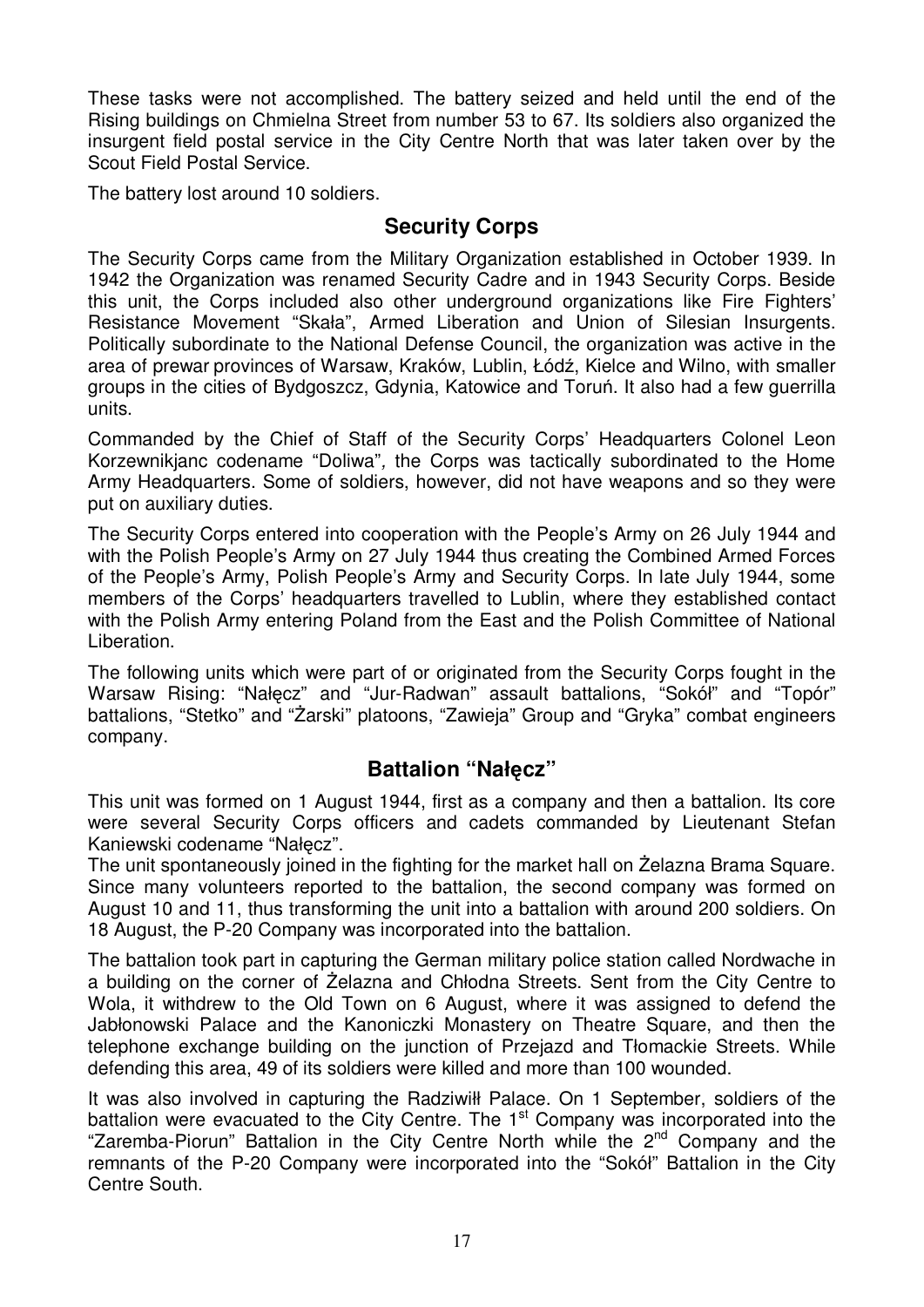A total of 378 soldiers fought in the battalion throughout the Rising, of whom 127 were killed in action.

#### **Battalion "Sokół"**

The unit was formed on the initiative of Cavalry Captain Władysław Olszowski from volunteers who started reporting to the unit from the beginning of the Rising – residents of nearby houses and soldiers from various units who did not make it to their own points of concentration before the W Hour. The battalion's roster grew by the hour.

Commanded by Cavalry Captain Władysław Olszowski, the battalion consisted of two companies and combat engineers, security, technical/gunsmith, firefighting and medical platoons.

On 2 August, the battalion repulsed an attack of three German tanks on a barricade at Bracka Street. After that, it fought in the City Centre in the area of Bracka, Nowogrodzka, Żurawia, Krucza Streets, Jerozolimskie Avenue, Nowy Świat, Książęca Streets and Trzech Krzyży Square. From the beginning, the unit was subordinate to the sector commander Captain Władysław Abramowicz codename "Litwin", and then to the commander of the northern sector Major Narcyz Łopianowski "Sarna".

Between September 7 and September 10, soldiers from Battalion "Nałęcz" and P-20 Company of the Security Corps who retreated from the Old Town were incorporated into the battalion. After capitulation, the unit went into captivity as part of the  $21<sup>st</sup>$  Home Army Infantry Regiment. The battalion lost around 40 soldiers in action.

A legendary insurgent Antoni Szczęsny Godlewski "Antek Rozpylacz" served in ranks of this battalion. He was killed in action.

#### **Home Army Detachment "Osa – Kosa"**

Established in May 1942, the Special Combat Operations Organization (Polish acronym: Osa) was a dispositional detachment of the Home Army Commander-in-Chief and carried out combat operations under his direct orders. Incorporated into the Home Army's Directorate for Subversion at the beginning of 1943, "Osa" changed its name to "Kosa 30". Lieutenant Colonel Józef Szajewski codename "Philips" was appointed its commander.

The unit completed a number of combat operations within the General Government and the Third Reich, the most important of them were bombings carried out in the following locations: underground rail station Friedrichstrasse in Berlin (13 February 1943), platform of Berlin's city rail S-Bahn (24 February 1943), the Main Railway Station in Berlin (10 April 1943), as well as the liquidation of Hugo Dietz, head of Group D in Warsaw division of Arbeitsamt who organized deportations of Poles to forced labor in Germany (13 April 1943), the assassination of SS and Police High Commander in the General Government SS-Obergruppenführer Friedrich Wilhelm Krüger (20 April 1943), bombing of the main Railway Station in Wrocław (23 April 1943). In the spring of 1943, the unit blew up a train transporting ammunition near the city of Riga and a train transporting animal feed and straw on the Bydgoszcz-Gdańsk railway line.

On Saturday, 5 June 1943, a wedding ceremony of Lieutenant Mieczysław Uniejewski codename "Marynarz", an officer of "Osa-Kosa" took place at St. Alexander's Church on Trzech Krzyży Square in Warsaw. It was attended by some 25 soldiers from the Warsaw section of the unit. Towards the end of the service, strong German forces cordoned off the church. The arrested newlyweds and wedding guests were transported to Pawiak prison.

On 20 June 1943, Aleksandra Sokalówna "Władka", staff courier from "Kosa" committed suicide in the Gestapo Headquarters at Szucha Avenue. On 17 September 1943 in the ruins of the Jewish ghetto, the Germans executed 12 men and two women arrested in St.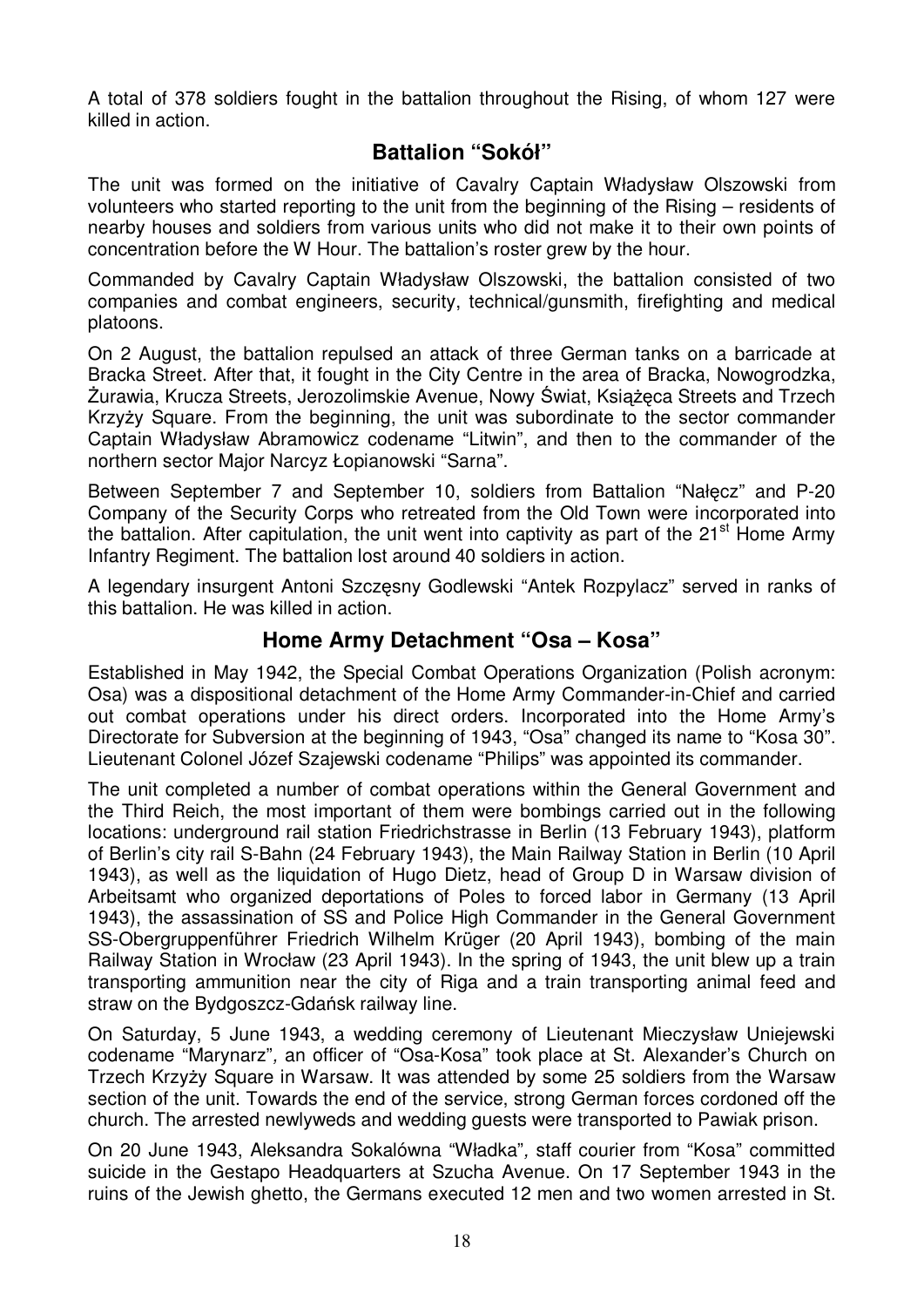Alexander's Church. The bridegroom was executed a few weeks later. The remaining detainees were deported to concentration camps or vanished. On 12 July 1943 Mieczysław Kudelski codename "Wiktor", the chief of staff of "Kosa", was arrested by the Gestapo on the street and died at Szucha Avenue soon afterwards.

Faced with exposure and destruction of the unit, the Home Army command decided to disband "Kosa" as of late July 1943.

### **Battle Group of Home Army Regiment "Baszta"**

The codename "Baszta" is an abbreviation from "staff battalion" in Polish. The origin of "Baszta" was an underground unit formed in November 1939 which gathered scouts from the Zoliborz Scouting District and scouting units of the Grey Ranks in Zoliborz.

In the summer of 1943, together with other Home Army units it was transformed into a regiment consisting of three full-strength battalions and support units with a total of around 2,300 people. In the event of an armed uprising, the regiment's area of operations was to cover the upper Mokotów from Narbutta Street in the north to the Horse Race Track in the south. The regiment was to be stationed on Pilecka Street.

On 1 August 1944, the regiment had 2,200 soldiers under the command of Lieutenant Colonel Stanisław Kamiński codename "Daniel". A battle group was formed based on the regiment and it included also other units which served in Mokotów.

The regiment suffered heavy losses in the first hours of the fighting. On the night of August 1 and 2, some of its units retreated to the Kabacki Forrest. In the following weeks, "Baszta" absorbed soldiers from other units and insurgents who returned from the Chojnowski Forrest. On 24 September the Germans launched a general assault on Mokotów and on 26 September some "Baszta" soldiers withdrew through the sewers to the City Centre. Faced with superiority of German forces and lack of weapons and ammunition, the battle group commander Major Kazimierz Szternal codename "Zryw" decided to capitulate.

During the Rising, the regiment' losses were about 1,700 soldiers killed.

#### **Home Army Regiment "Jeleń"**

The "Jelen" Regiment was re-created underground from the  $7<sup>th</sup>$  Lublin Lancer Regiment which prior to WWII was stationed in Mińsk Mazowiecki. The first commander of the reestablished unit was Major Veli bek Jedigar codename "Damazy", the former second-incommand in the original regiment. Among the units that comprised the recreated regiment was "Jeleń" Squadron which in 1941 consisted of three troops, including "Kompania 77". In 1942, the latter was used to form the 1<sup>st</sup> Warsaw Squadron consisting of two troops, under the command of Lieutenant Lech Głuchowski codename "Jeżycki".

The squadron took part in the Warsaw Rising. It was tasked with capturing the Press House building on 3/5 Marszałkowska Street, the printing house and editorial office of the New Courier of Warsaw, and the police district on Szucha Avenue from the direction of Unia Lubelska Square, Bagatela Street, Ujazdowskie Avenue and 6-go Sierpnia Street. The squadron was concentrated in the area of Unia Lubelska Square and Marszałkowska Street.

Unsuccessful actions and losses suffered by the squadron on 1 August marked the end of its operations as a separate unit. One of its platoons withdrew from Unia Lubelska Square in two groups – one, commanded by Second Lieutenant Karol Wróblewski codename "Wron", moved to the area of the University of Technology, where it joined the "Golski" Battalion; the other, commanded by Cadet Tadeusz Butler codename "Sęp", moved to the area of Koszykowa Street, where it joined "Ruczaj" Battalion. Lancers from the remaining troops withdrew to Kabaty or broke through to upper Mokotów, where they joined the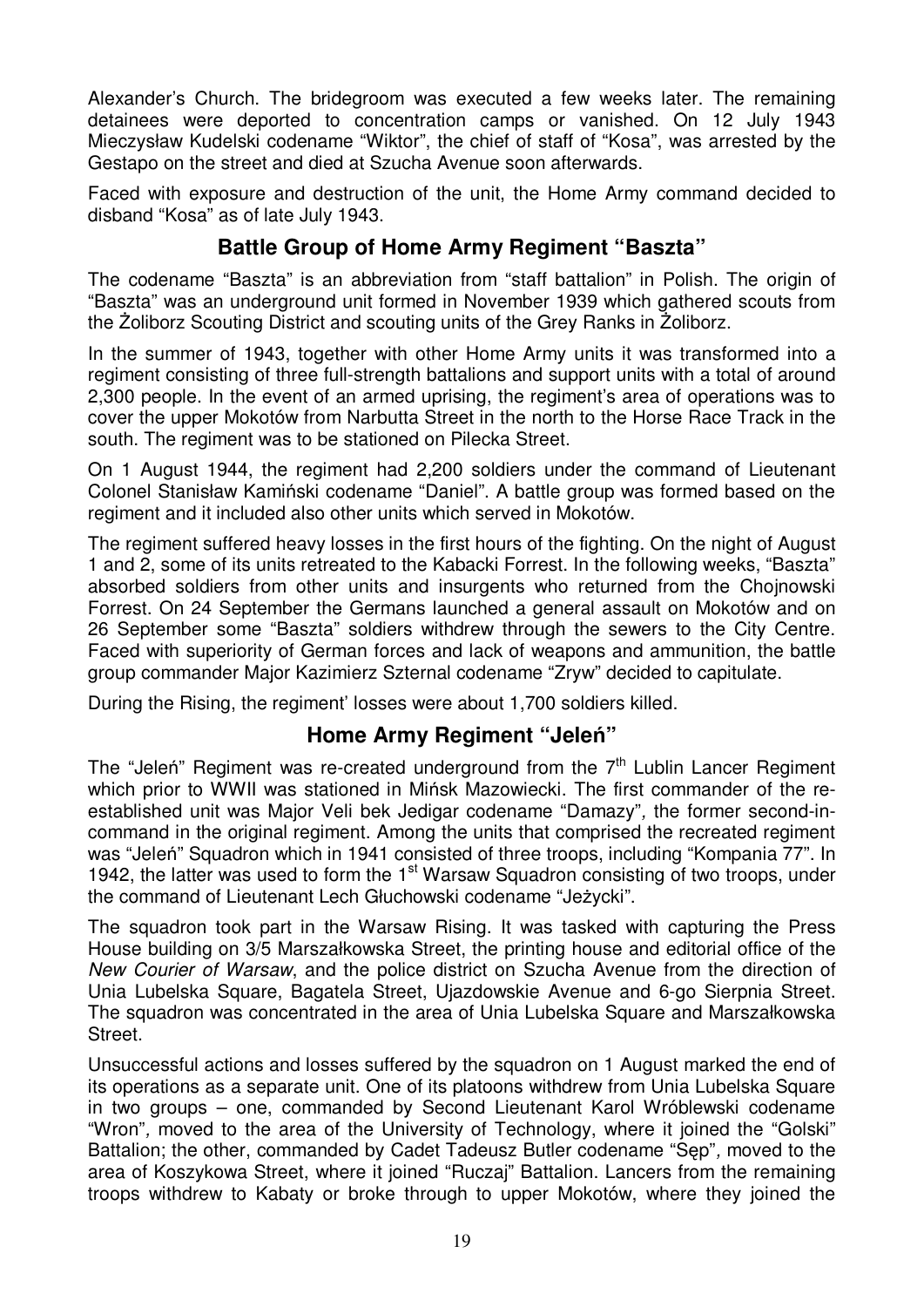"Baszta" Regiment. These lancers fought in upper Mokotów, participating in an attack on the school on the corner of Narbutta and Kazimierzowska Streets.

When fighting in Sadyba, the troop lost most of its soldiers during a German attack on 2 September. Cavalry Captain Jeżycki fell on 15 September. Soldiers who moved to Kabaty, went to the Chojnowski Forrest on 4 August and then moved on to Kampinos Forrest. The group was destroyed by the Germans on 29 September near Jaktorów, where many of its soldiers were killed and wounded.

With 233 soldiers on its roster on 1 August, the squadron's losses amounted to 125 killed in action and 98 wounded.

#### **Home Army Group "Chrobry II"**

The group was formed in the starting days of the Rising and reached its final form between 10 and 12 August 1944. It absorbed small units that failed to reach their destinations as well as numerous volunteers, including soldiers from the National Armed Forces (total of 3,200 people). Initially its founders named the unit "Chrobry" Group, but when it turned out that there was already another "Chrobry" Battalion fighting nearby, they adopted the name "Chrobry II" Group and subordinated it to the commander of the City Centre District. The group was commanded by Major Zygmunt Brejnak codename "Zygmunt".

The Group consisted of two battalions commanded by, respectively, "Lech Żelazny" and "Lech Grzybowski" (6 companies in total), as well as one reserve and guard company and a communications company.

The group fought in the western part of the City Centre North in the area of Towarowa Street, Jerozolimskie Avenue, Sosnowa, Łucka and Ceglana Streets. Its units captured the Postal Railway Station on Żelazna Street, the Military Institute of Geography, Dering's factory on Grzybowska Street, participated in the capturing of Nordwache military police station on Chłodna Street and a school on Waliców Street. Following the fall of Ochota, they defended positions along Jerozolimskie Avenue.

On the night of 30/31 August 1944, they took part in the unsuccessful attempt to cut a corridor from the Old Town to the City Centre, gaining control of the Mirowskie Market Halls for a couple of hours. In September, they supported the defense of Chmielna and Bracka Streets. Following capitulation of the uprising, soldiers of the "Chrobry" Group went into captivity.

During the Rising, "Chrobry II" lost about 450 soldiers killed in action and more than 1,800 wounded.

#### **Home Army Group "Garłuch"**

In the early days of the occupation, officers from the  $7<sup>th</sup>$  Legions Infantry Regiment decided to recreate their regiment in the underground. It emerged in 1940 as an independent underground division of the Riflemen's Association. Initially, the unit used codename "Madagascar", but later it operated as the  $7<sup>th</sup>$  Legions Infantry Regiment.

In late July 1944, it had about 2,300 soldiers organized in 39 line platoons and several cadre platoons. The  $7<sup>th</sup>$  Infantry Regiment "Garluch" was the main combat force of the VIII Independent Section "Okęcie" of the Home Army's Warsaw Region.

Its primary task was to capture the Okęcie airfield on the W Hour. However when the Rising started, Major Stanisław Babiarz "Wysocki" called off the attack, but his order did not reach everybody on time. Some units engaged the enemy and suffered heavy losses. Scattered, they made their way to the Kampinos Forrest, Chojnowski Forrest and to Mokotów. On the way to the Kampinos Forrest, some groups of soldiers were taken prisoner and executed in a ditch of the Radom Railway line. Others fought in various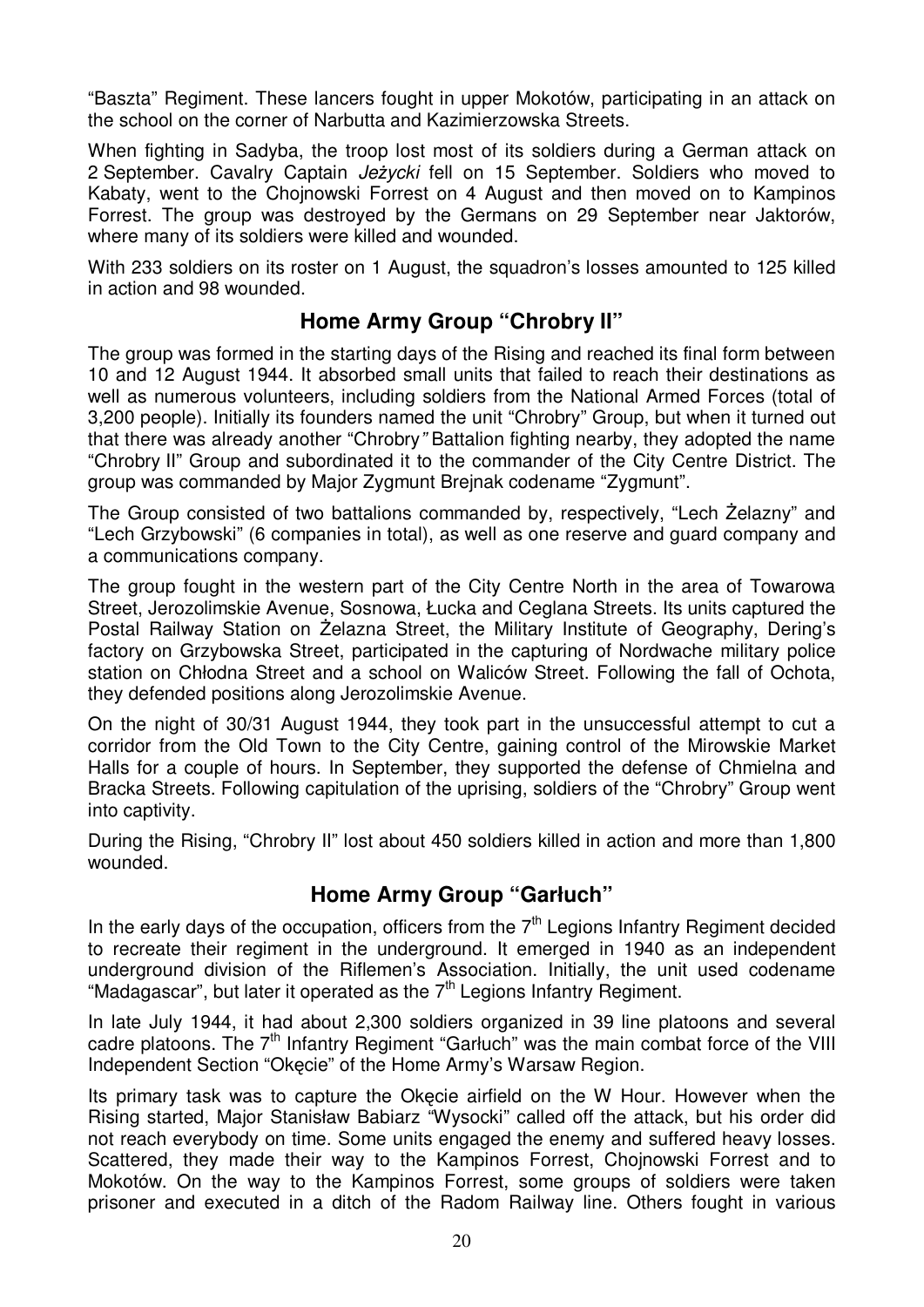insurgent units, including the "Kampinos" Group, "Baszta" Regiment and "Waligóra" Group. They also fought in Ochota, Czerniaków, Sadyba, Wilanów and the Kabacki Forrest. Still others joined in the fighting in Wola, the Old Town and City Centre.

#### **Home Army Group "Gurt"**

The group was formed in 1943 as part of the Home Army Warsaw Region. Its core were railway workers of the Warsaw railway hub, active in the underground since late 1939. Commanded by Reserve Lieutenant Kazimierz Czapla "Gurt", it consisted of four companies and the 2<sup>nd</sup> Scouting Anti-Aircraft Company "Żbik".

As a result of arrests made by the Gestapo in early June 1944, the plans of the group's insurgent targets fell into enemy's hands. Since the Germans manned and armed points of the expected insurgent attacks, the group's tasks were partially changed or limited. Some of its units joined other groups and fought with them until the end of the Rising.

The area of operations of "Gurt" Group in City Centre North included Marszałkowska Street, Jerozolimskie Avenue, Żelazna Street, Twarda Street, Grzybowski Square, Bagno Street, and Świętokrzyska Street to Marszałkowska Street. On 1 August, the unit burnt the postal station, the motor workshops and makeshift army railway depot and barracks at the Main Railway Station. On 2 August, it captured the Astoria Hotel and the Assay Office building, and cleared from the enemy the area of Marszałkowska Street, Chmielna Street, Wielka Street and Złota Street. Next they seized the railway workshops on Chmielna Street. On 5 August, for a few hours the group gained control of a rail ditch between the Main Railway Station and Żelazna Street and it attacked a German armored train forcing it to retreat. Units from this group also fought in other areas of the city – contributing to capturing the PAST telecom building on Zielna Street, the Haberbusch Brewery, the Pluton factory, barracks of the Polish Police on 13 Ciepła Street, the Hartwig Factory on Towarowa Street, and *ś*ywiec restaurant. It also took part in the attack on the Mirowskie Market Halls.

#### **Home Army Group "Krybar"**

The "Krybar" Battle Group was established on 5 August 1944 by Major Stanisław Błaszczak "Róg", the commander of Section I of the Home Army's City Centre District. The group incorporated troops gathered in the southern section of the "Róg" Group's area of operation which were cut off from their command after the Germans captured the route leading to the Kierbedź Bridge. Commanded by Captain Cyprian Odorkiewicz "Krybar", it was composed of four companies, one platoon of combat engineers and the Military Service for the Protection of the Rising unit codename "Elektrownia".

On 1 August 1944, insurgent units in Powiśle launched an unsuccessful attack on Namiestnikowski Palace, University of Warsaw, Poniatowski Bridge and the railway bridge. They succeeded however in capturing the Warsaw Power Station, which was held by insurgents until 5 September. In control of Powiśle, the group aimed to capture the heavily fortified buildings of the University of Warsaw on two attacks launched on 23 August and 2 September. Unfortunately both of them failed.

On 3 September, remnants of the "Róg" Group reached Powiśle after they withdrew from the Old Town through the sewers together with their commanding officer Major Stanisław Błaszczak "Róg", who also was given "Krybar's" command. Between September 3 and 6, the Germans launched mass attacks on Powiśle which made the group retreat down Foksal Street to the other side of Nowy Świat Street.

The group was disbanded after Powiśle fell. From 6 September, soldiers from "Krybar" defended the sector along Nowy Świat Street, Warecka Street to the Main Post Office, which they held until the end of the Rising. One detachment of about 50 people moved to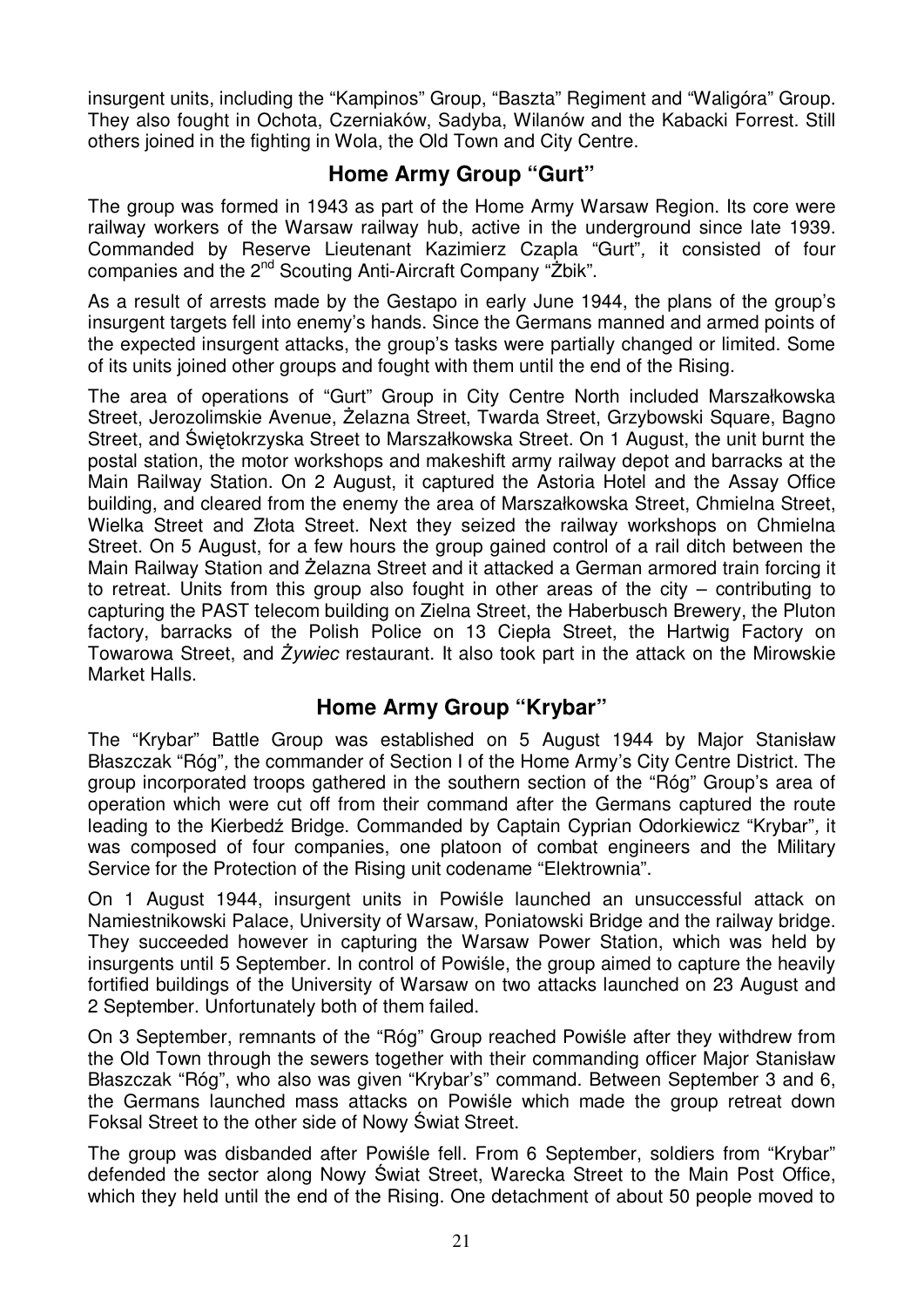Czerniaków, where they fought in the area of Czerniakowska Street and Szara Street, and then Solec Street and Syrena pier.

#### **Home Army Group "Kryska"**

Home Army Group V "Siekiera" was the major force fighting in Powiśle and Czerniaków since 1 August. However, many other units appeared in the area as a result of fighting in nearby districts. Due to this organizational chaos, some units fought on their own, while others reported to Captain Izydor Sosnowski "Sęp" from the organization "Sword and Plough".

When Captain Zygmunt Netzer "Kryska" arrived in Czerniaków on 7 August, he took command of all insurgent units fighting in this area. On 27 and 28 August, designated units from the group unsuccessfully tried to capture the River Pump Station to establish connection with and receive support from the troops fighting in Mokotów. From 5 September, soldiers defending Czerniaków were supported by a group commanded by Colonel "Radosław", who took command of all insurgent forces in this area. On 11 September, the Germans launched a concentrated attack on Czerniaków that was repulsed after heavy fighting. Two days later, the Germans attacked "Kryska" from the south, capturing the River Shipyard, Łazienkowska Street and Przemysłowa Street, and cutting off Czerniaków from the City Centre. On 14 September, insurgent units were pushed to Zagórna Street, Czerniakowska Street and Ludna Street.

Insurgents managed to remain in control of the river bank and the approaches to River Vistula, thus facilitating the landing of assault troops from the 3<sup>rd</sup> Infantry Division of the 1<sup>st</sup> Polish Army, from across the river. However, the landing troops, inexperienced in urban warfare, suffered huge losses and were eventually either killed or pushed back to the River Vistula.

On the night of 19 and 20 September, Colonel "Radosław" decided to evacuate Czerniaków. Remnants of the "Radosław" Group moved to Mokotów through the sewers, while other soldiers, including the severely wounded Captains "Kryska" and "Tur" were evacuated to Saska Kępa across the river. The remaining fighting-fit soldiers, commanded by Ryszard Białous "Jerzy", broke through to the City Centre on 23 September. Fighting in Czerniaków took very heavy toll: "Kryska" Group lost some 680 soldiers, "Radosław" Group additional 300 soldiers and the 3<sup>rd</sup> Infantry Division some 1,300.

#### **Home Army Group "Kuba – Sosna"**

This group was formed on 5 August 1944 in the Old Town from units of Sienkiewicz Group and other insurgent troops that had been forced to retreat to the Old Town after German attacks from the direction of Wola and Muranów. Initially, the group was commanded by Major Olgierd Ostkiewicz-Rudnicki "Sienkiewicz". On 8 August Colonel Stanisław Juszczakiewicz "Kuba" assumed command and on 13 August Major Gustaw Billewicz "Sosna".

The group controlled the following sectors: "Gozdawa" ("Gozdawa" Battalion, "Łukasiński" Battalion, 1806 Squadron, a company of the Academic Legion and the  $2<sup>nd</sup>$  Motorized Squadron – both of the National Armed Forces) defended the area of Miodowa Street, Krasińskich Square, Bank of Poland and Theatre Square; "Zawisza" ("Chrobry I" Battalion, the 6<sup>th</sup> Militia Battalion of the Polish Socialist Party, "Parasol" Battalion, Vehicle Squadron of the Home Army Area and the P-20 assault company) defended the area of Leszno, Tłomackie, Długa, Gęsia to Franciszkańska Streets; "Nałęcz" ("Nałęcz" Battalion and "Blanka" platoon) defended the positions along Rymarska and Leszno Streets.

#### **Home Army Battalion "Łukasiński"**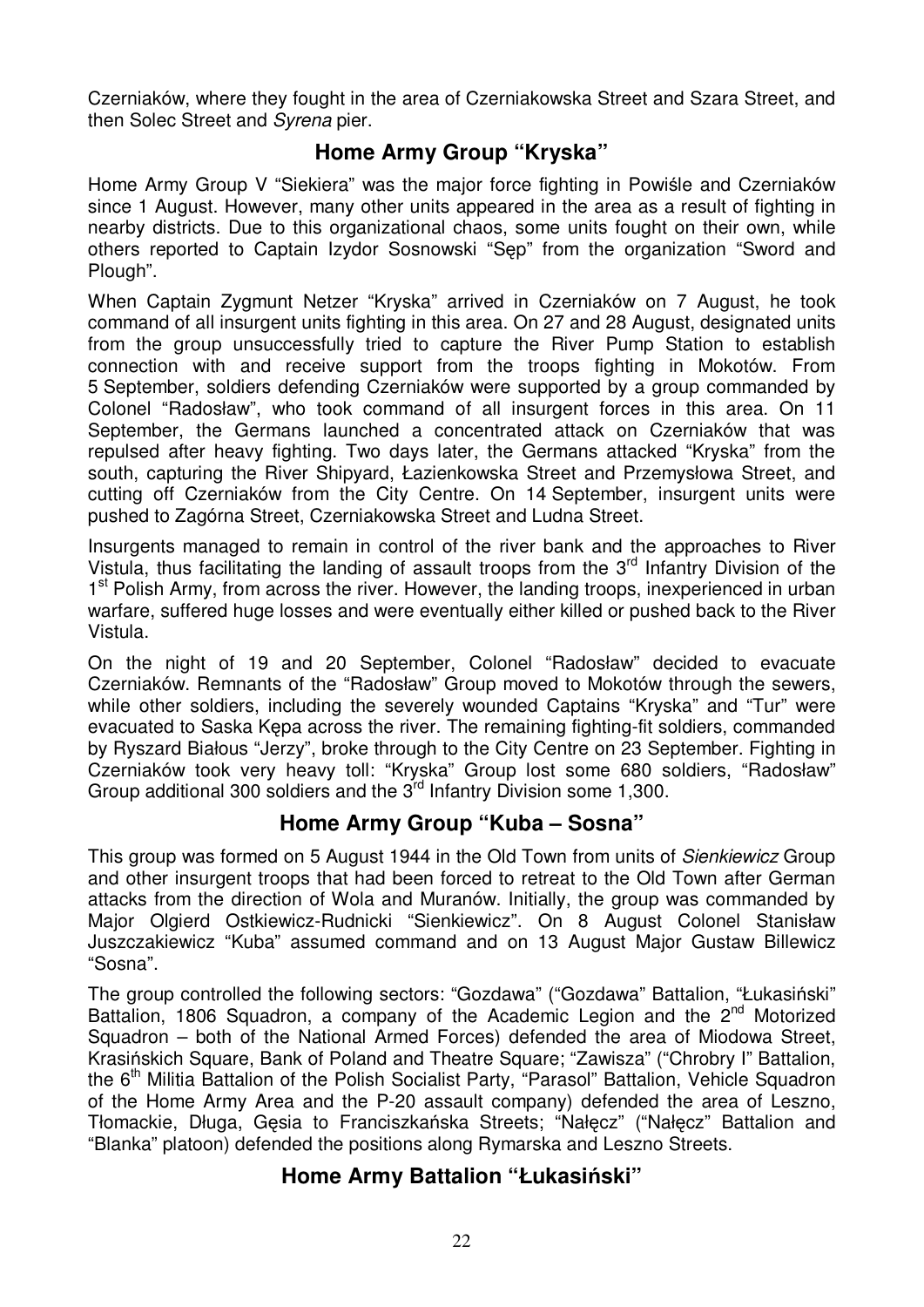Formed on 11 November 1941 as part of the Polish Armed Organization, this battalion was incorporated into the Home Army's Warsaw Region in the autumn of 1942. It consisted of six companies. Since April 1944, it functioned as Battle Group XII together with "Gozdawa" Battalion and the 1806 Squadron of the 1<sup>st</sup> Mounted Rifles Regiment. It was commanded by Major Olgierd Ostkiewicz-Rudnicki codename "Sienkiewicz" and had 953 people before the Rising.

On August 1, individual units of the battalion arrived on their assigned locations – the headquarters along with the 1<sup>st</sup>, 2<sup>nd</sup>, 3<sup>rd</sup> and 4<sup>th</sup> companies and the Czarniecki Company ("Gozdawa") in the Old Town while the 1806 Squadron in Wola. The  $5<sup>th</sup>$  and  $6<sup>th</sup>$  companies which stationed in Żoliborz were unable to make it through to the Old Town. Therefore they joined in the fighting in the ranks of the "Żmija" Group. "Łukasiński" Battalion took part in fighting for the Arsenal Building, Mostowski Palace, the Polish Security Printing Works, a school on Barokowa Street, the PAST telecom building, the Maltese Hospital, and in defending the redoubts in the Bank of Poland, the Kanoniczki Monastery, the Town Hall, the Blank's Palace and the barricades of Leszno-Przejazd Streets and Bielańska-Daniłowiczowska Streets. It was also involved in an attack on the Gdański Railway Station and an attempt to break through to the City Centre.

On the night of September 1 and 2, the battalion evacuated to the City Centre through the sewers leaving behind only a few severely wounded soldiers under the care of several medical orderlies. In the City Centre, soldiers from this battalion fought in the area of Bracka, Widok, Chmielna, Górskiego, Warecka, Nowy Świat Streets and Jerozolimskie Avenue. The battalion lost around 70% of its initial manpower. Following capitulation, the remaining soldiers from the battalion were deported to POW camps.

#### **Home Army Group "Leśnik"**

The "Leśnik" Group was formed after the start of the Rising from soldiers of Quartermaster's Unit IV, Armament Service of the Home Army's Headquarters, codename "Leśnictwo" (responsible for gathering and manufacturing weapons) and volunteers from flamethrower company and grenade production unit. The newly formed group, which included some 400 soldiers in three companies, was commanded by Colonel Jan Szypowski "Leśnik".

In the beginning of the uprising, "Leśnik's" soldiers fought in Wola. They made forays from Leszno Street into the former Jewish ghetto, Mirowskie Market Hall and Chłodna Street. The group was withdrawn to the Old Town in the evening of 6 August. On 11 August, "Leśnik's" soldiers captured a German 5cm light AT gun PaK38 complete with ammunition on Stawki Street. After repairs, it was given to "Chrobry I" Battalion.

On 12 August, "Leśnik" and "Radosław" groups were combined to create the northern sector of Group North that defended the Old Town until the end of August. "Leśnik's" soldiers co-organized the production of petrol bombs and makeshift grenades. They also repaired weapons. They took part in an unsuccessful attack on Traugutt's Fort, fought in the area of Inflancka Street bus depot and tram depot on Sierakowskiego Street. Later, they defended a hospital located in the Church of St. John of God, as well as Stawki Street, Town Hall, Kanoniczki Monastery and Blank's Palace.

In the second half of August, the "Leśnik" Group was sent to defend the complex of the Polish Security Printing Works, where they suffered great losses during heavy fighting. The few remaining soldiers from the group were incorporated into "Radosław" Group, with whom they evacuated to the City Centre through the sewers. Some of them fought in the area of Książęca Street until the end of the Rising. Others, including the remnants of the flamethrower company, were sent together with the "Radosław" Group to Wilanowska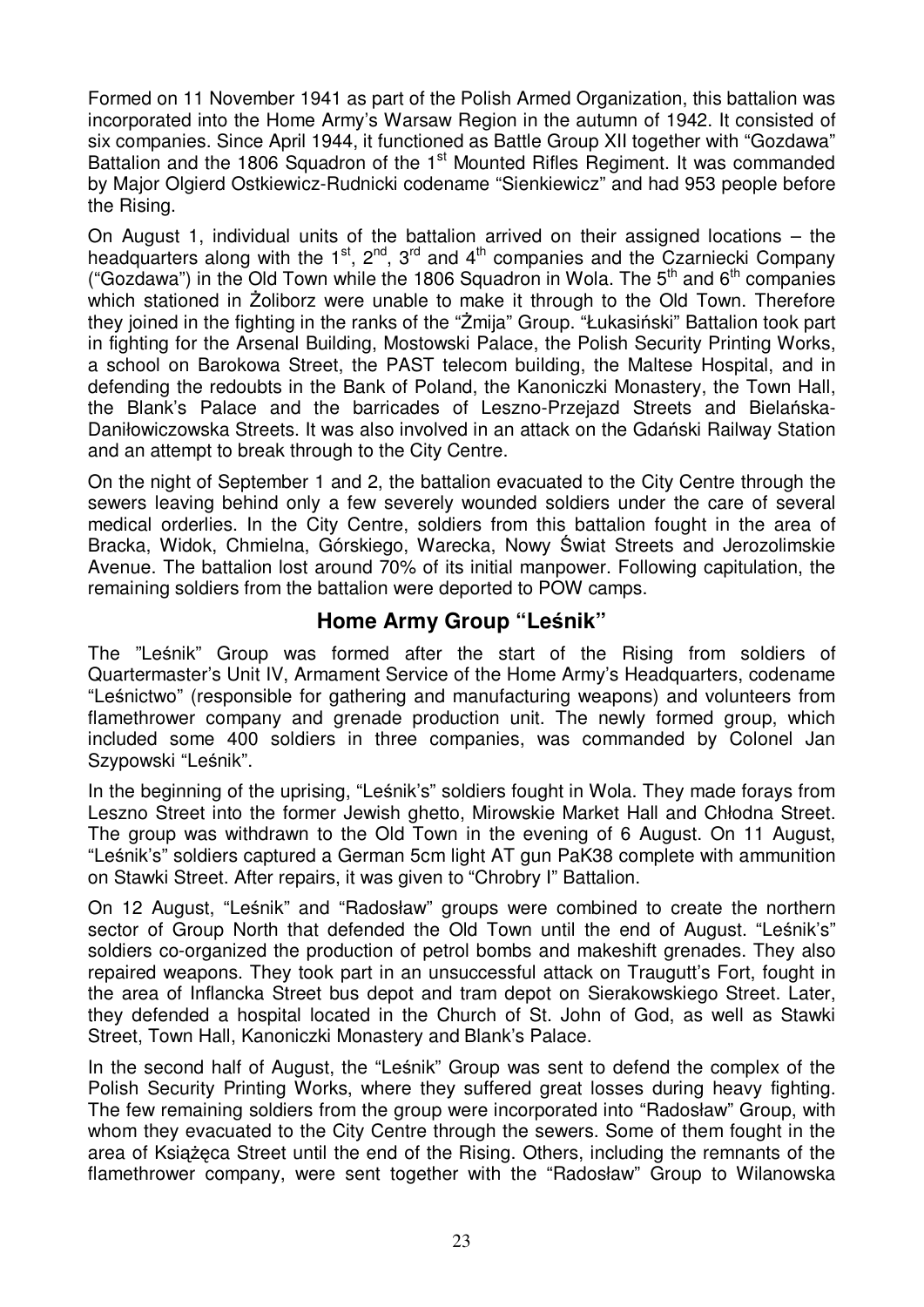Street in Czerniaków, where they suffered severe losses. "Leśnik's" last defense was the building at the corner of Solec and Wilanowska Streets, which fell on September 23.

#### **Home Army Group "Obroża"**

The "Obroża" Group was formed from units of District VII of the Home Army's Warsaw Region that operated in the vicinity of Warsaw. Commanded by Major Kazimierz Krzyżak codename "Bronisław", it had some 16,000 troops as of late July 1944. No proper concentration was carried out, because when the Rising started, headquarters of District VII were in Warsaw, cut off from their units.

The strongest battle group formed in the Kampinos Forest from soldiers of Section VIII and a unit from the Nalibocki Forest. It launched two attacks on the Bielany Airfield on 1 and 2 August and took part in the assault on Gdański Railway Station on 21 and 22 August.

Most of the soldiers who survived the attacks returned to the Kampinos Forest and only few remained in Warsaw either as part of the "Żaglowiec" Group or other units fighting in śoliborz. Some broke through to the Old Town and joined "Parasol" Battalion.

A company commanded by Lieutenant Stanisław Milczyński codename "Gryf" from Section V (the town of Piaseczno) made it to Mokotów. This company was formed in the Chojnowski Forest from soldiers of the "Krawiec" Battalion. It was incorporated into "Oaza– Ryś" Battalion. Three other units from Section III "Dęby" (the town of Rembertów) crossed to the left bank of the River Vistula and either broke through to Kampinos Forest or joined the forces fighting in Mokotów.

The Kampinos Group, which operated in the Kampinos Forest, engaged the Germans throughout the Rising: near the villages of Kiścienno, Truskaw and Marianowo, and in the area of Section I Marianowo (the town of Legionowo), also in Jabłonna and Nieporęt. During those actions a German military train was derailed near Chotomów and a POW camp with some 6,000 prisoners was captured near Beniaminów. Fighting also took place near the towns of Piaseczno and Pruszków.

It is estimated that "Obroża" Group lost 1,127 men killed in action, of whom 663 in Warsaw and 464 in the vicinity.

#### **Home Army Group "Róg"**

The group was formed on 1 August 1944 in the Old Town from units of District I of the Home Army's Warsaw Region and various smaller units concentrated in the Old Town, Muranów and Powiśle. Incorporated into Group North on 7 August, it was commanded by Major Stanisław Błaszczak codename "Róg", and later by Captain Jerzy Czarski codename "Czahar". The group's core consisted of the following battalions: "Bończa", "Gustaw", "Gozdawa", "Unia", "Konrad "and Battalion I "Dzik" and detachment "Elektrownia" from the Military Service for the Protection of the Rising, and the crew of the Polish Security Printing Works.

At the beginning of the Rising, the group managed to capture nearly all assigned objects, although some were not held for long. The captured objects included, among other, the Krasiński Square with the court building, the Town Hall and the Detention Centre on Daniłowiczowska Street. However, the group failed to capture the bridgehead of Kierbedź Bridge, Schicht's House and barracks adjacent to the Royal Castle. "Gustaw" Battalion suffered very heavy losses during attack on the "government district" in the area of Piłsudski Square.

Soldiers of "Unia" Battalion failed to capture the buildings of the Cabinet, the University and Police Headquarters on Krakowskie Przedmieście Street. The units of "Konrad" Battalion which attacked the railway bridge and the Poniatowski Bridge were killed off.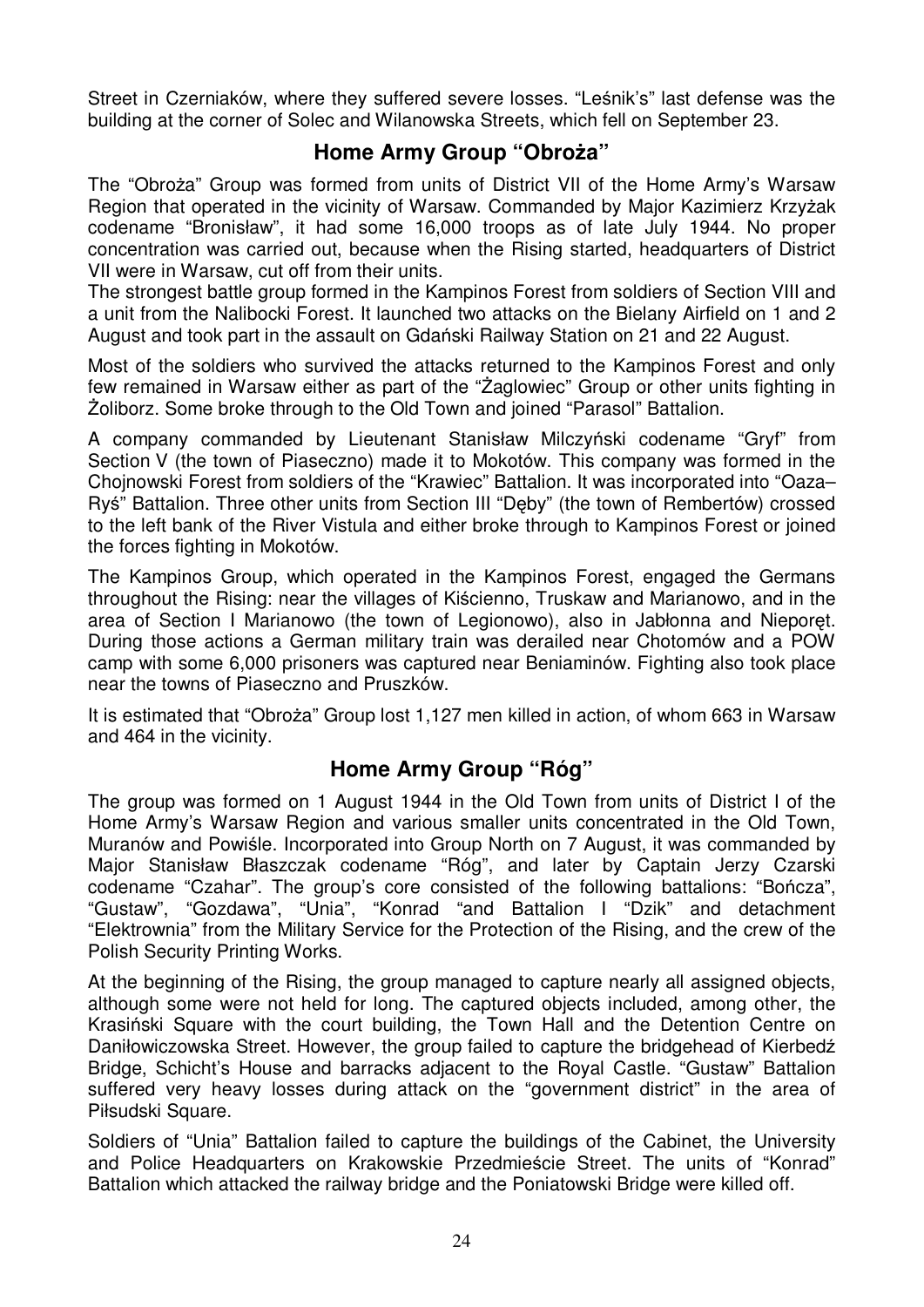The group was involved in covering insurgents' retreat from Wola to the Old Town and it prepared for the defense of the district. After the Germans captured the approach to Kierbedź Bridge in the area of Nowy Zjazd, the southern part of the group was cut off in Powiśle. The remaining troops defended the south-eastern sector of the Old Town stretching from Podwale Street, across the Castle Square and along the escarpment of River Vistula to the complex of the Polish Security Printing Works. Despite poor armament and heavy losses, the group successfully held its ground for three weeks, repulsing enemy attacks. Heavy fighting raged in the Castle Square, around the Royal Castle, St. John's Cathedral, Piwna and Świętojańska Streets as well as the buildings on the River Vistula escarpment.

Having evacuated to the City Centre through the sewers, the remnants of the group joined in the fighting in Powiśle and later retreated either to the west side of Nowy Świat Street or Upper Czerniaków. Not many managed to swim across the River Vistula. Those who did and were fighting-fit were incorporated into General Berling's army. Those who remained in the City Centre were incorporated into the  $36<sup>th</sup>$  Academic Legion Infantry Regiment. Remnants of the group were led into German captivity by their commander Major "Róg".

# **Home Army Group "śywiciel"**

The "Żywiciel" Group was formed from units of District II of the Home Army's Warsaw Region, which covered Żoliborz, Bielany, Marymont and, later on, Powązki. District II was first commanded by Major Stanisław de Thun codename "Nawrot" and then by Lieutenant Colonel Mieczysław Niedzielski codenames "Sadownik" "Wojciechowski" and "Żywiciel".

The tasks assigned to this military district for the Rising were complex and particularly difficult. The boroughs of *Zoliborz*, Bielany, Marymont and Powazki were loosely built-up and surrounded by strong German positions. The tasks assigned to the group was to attack and capture the following strong points: in the south - Citadel, Traugutt's Fort, Legions Fort and Gdański Railway Station; in the west - Chemical Institute, Bem's Fort, Boernerowo and artillery battery in Buraków; in the north - Main Institute of Physical Education, Bielany Airfield, Waldlager (forest camp) and Gas Industry School in Marymont. Insurgents' attacks on those targets were repulsed and insurgents were inflicted with heavy losses.

In the evening of 1 August, the group's CO decided to withdraw to the Kampinos Forest finding further operations in the area impossible. The troops marched off from Zoliborz around midnight.

The region's commander, however, ordered the group to immediately return to their abandoned positions. Lieutenant Colonel Niedzielski reached the center of Żoliborz with his group on 4 August and the next day he regrouped his units into six line battle groups with codenames starting with the letter "Ż" ("Żaglowiec", "Żbik", "Żmija", "Żniwiarz", "Żubr", "and Żyrafa"). These battle groups suffered heavy losses during the fighting in Żoliborz, which capitulated on 30 September 1944.

#### **Gloria Victis Monument**

The Gloria Victis Monument (also known as the Monument of the Fallen Undefeated 1939- 1945) is located in quarter A24 of the Powązki Military Cemetery.

Each year on the anniversary of the Warsaw Rising the main celebrations take place at this monument, with the presence of top state officials. Competition for the design of the monument was announced in February 1946. The winning project was submitted by Helena Kłosowicz, a courier and soldier from "Łukasiński" Battalion. The memorial has the form of a tall obelisk carved out of black marble with an urn on top and corners lined with pink marble. Its four walls feature the following bronze inscriptions: "To Home Army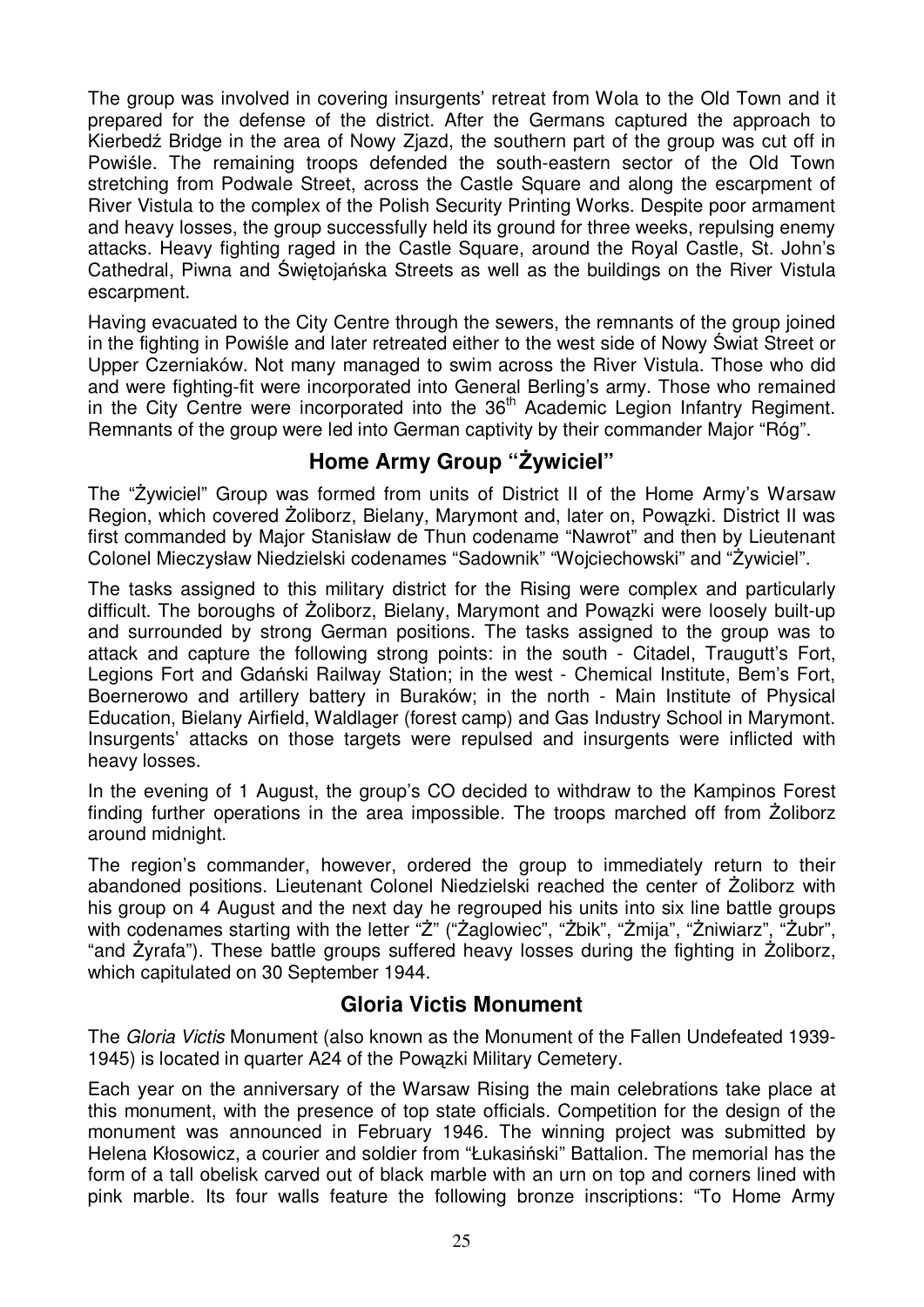Soldiers Fallen for Freedom" – "1939 – 1944" – "Warsaw Rising 1.VIII – 2.X.1944" – "Gloria Victis".

On 1 August 1946, the monument was officially unveiled and consecrated by Reverend Canon M. śemralski, the regent of the military cemetery. On 6 August, 117 coffins with ashes were laid there, brought, among other, from the Gestapo headquarters on Szucha Street, from Wolska and Górczewska Streets, Sowiński Park, St. Stanislas' Hospital, Moczydło and Młynarska Streets.

The monument was thoroughly renovated in the summer of 1958, when the new urn was added along with four stylized eagles at the corners.

#### **Cenotaph of Home Army commanders**

Erected in 1994, the cenotaph honors the successive commanders of the Union of Armed Struggle and the Home Army.

#### Lieutenant General Michał Tadeusz Tokarzewski-Karaszewicz "Doktor"

Commander-in-Chief of the Service for Poland's Victory between 27 September 1939 and 4/5 January 1940. Following the establishment of the Union of Armed Struggle, he was appointed commander of Area 3 Lwów. Arrested by NKVD officers in March 1940, he never took that post.

#### **Major General Stefan Paweł Rowecki "Grot"**

Commander-in-Chief of the Union of Armed Struggle between 30 June 1940 and 14 February 1942. Commander-in-Chief of the Home Army between 14 February 1942 and 30 June 1943, when he was arrested by the Gestapo. He was sent to Sachsenhausen concentration camp in mid July 1943. When Heinrich Himmler learned about the start of the Warsaw Rising on 1 August 1944, he ordered immediate execution of Stefan Rowecki. The General was murdered on the night on 1/2 August 1944.

#### **Major General Tadeusz Marian Komorowski "Bór"**

He established the underground Military Organization in Kraków in late 1939 and commanded it until January 1940, when it was subordinated to the Union of Armed Struggle. Commander of the Kraków Area of the Union of Armed Struggle. He was promoted to Brigadier General on 8 February 1940. Following his exposure, he moved to Warsaw in the summer of 1941 and was appointed Deputy Commander-in-Chief of the Union of Armed Struggle. Between autumn of 1941 and June 1943, he was also commanded of the Western Area of the Home Army. Commander-in-Chief of the Home Army between 17 July 1943 and 11 October 1944. He made the decision to start the Warsaw Rising. President of Poland Władysław Raczkiewicz appointed him Commanderin-Chief of the Polish Armed Forces on 30 September 1944. Following the fall of the Warsaw Rising, he was detained in Oflag 73 Nürnberg-Langwasser, Oflag IV C Colditz and Stalag XVIIIC.

#### **Brigadier General Leopold Okulicki "Niedźwiadek"**

On 3 June 1944, he took the post of the Chief of Operations and 1<sup>st</sup> Deputy to the Chief of Staff of the Home Army Headquarters, General Tadeusz Pełczyński "Grzegorz". He was of the strongest advocates of armed fighting in Warsaw within the Home Army command. On 3 October 1944, he took the post of the Commander-in-Chief of the Home Army. On 19 January 1945, he ordered disbandment of the Home Army and relieved soldiers from their oath, suggesting they should not disclose themselves to the authorities. On 27 and 28 March 1945, he was invited by the communists for political negotiations to the city of Pruszków. Arrested along by by Soviet secret police (NKWD) with 15 other Home Army and Underground State leaders, he was transported to Moscow and sentenced to 10 years in prison. He died on 24 December 1946 in the hospital of Butyrka Prison.